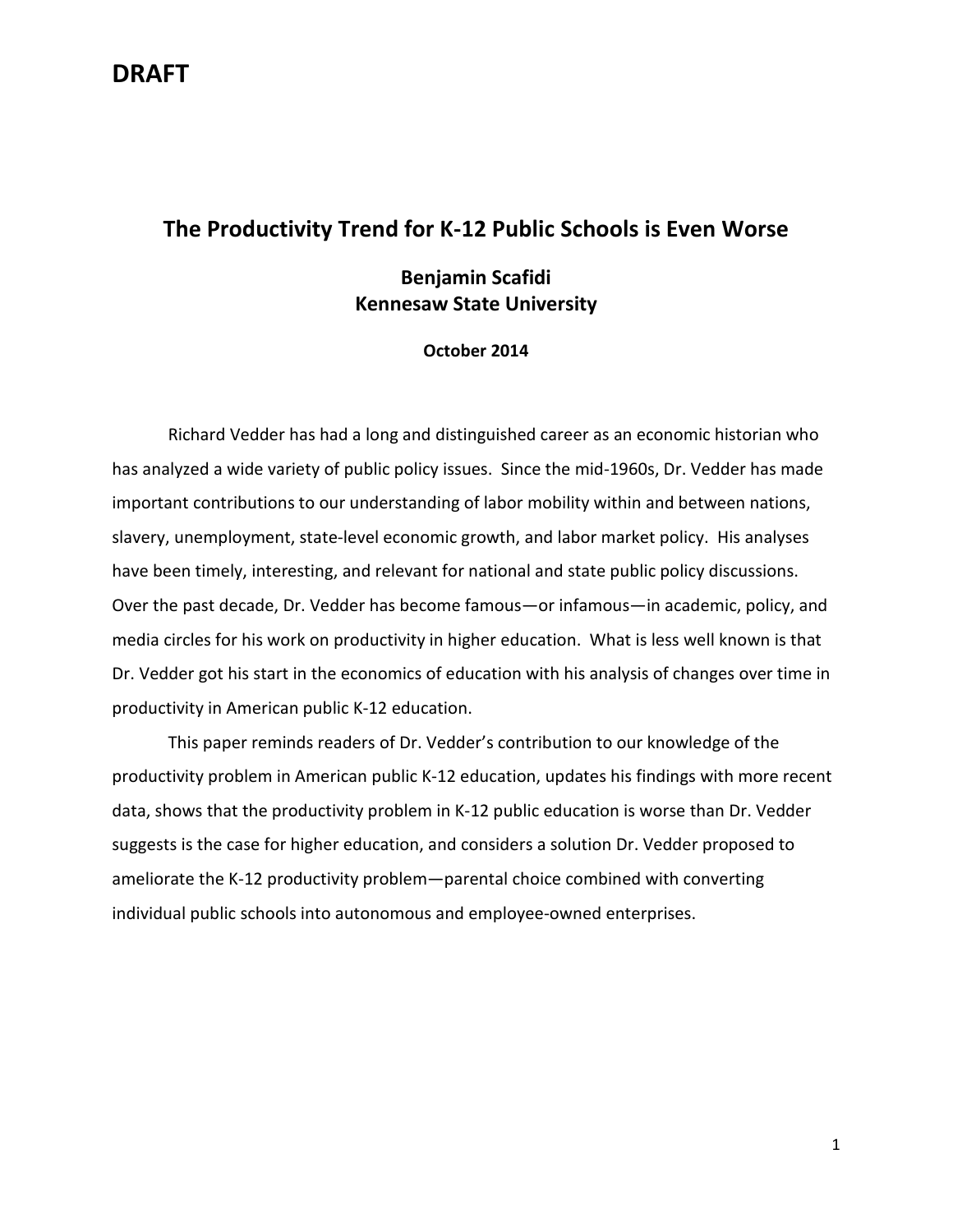#### **Richard Vedder, From Economic Historian to Economics of Education Researcher**

For about the first four decades of his career, Richard Vedder was well known among economists for his policy-relevant research on a wide variety of economic history topics collectively, his economic history papers were cited hundreds of times. However, for the past decade, Dr. Vedder has become very well known for his research on higher education productivity. If one thinks of productivity as outputs divided by inputs, Dr. Vedder has been concerned about both sides of the higher education productivity fraction line—concerned about higher costs and concerned about stagnant or perhaps declining outputs. His 2004 book *Going Broke by Degree: Why College Costs So Much* created a national stir and moved policy discussions towards questions of how to increase productivity in higher education. The Center for College Affordability & Productivity, which Dr. Vedder founded and directs, has produced a voluminous amount of research on productivity issues in higher education since its creation in 2006.

Evidence that he is a "player" in higher education policy includes the number of pieces in the *Chronicle of Higher Education* that contain the phrase "Richard Vedder". Of the 237 *Chronicle* pieces that contain "Richard Vedder", 236 have been since 2005. Beginning with his April 20, 2005 mention, Dr. Vedder has averaged slightly more than one appearance in the *Chronicle* every three weeks. As a point of reference, despite writing several popular and important books on higher education and being involved in higher education policy discussions since the early 1970s, two-time Harvard University President Derek Bok (1971-1991 and 2006- 2007) appears a "mere" 193 times in the *Chronicle* during his much longer career in the higher education policy arena.<sup>[1](#page-1-0)</sup>

While Dr. Vedder's research and views on higher education productivity are very wellknown in academic, media, and policy circles, many do not know that his first foray into analyzing education policy was on the issue of productivity in American public *K-12* education. To my knowledge, his earliest piece on productivity in K-12 education was in 1996. His report,

<span id="page-1-0"></span> $1$  In early October 2014, I searched [www.chronicle.com](http://www.chronicle.com/) for "Richard Vedder". I repeated the exercise for "Derek Bok". The *Chronicle of Higher Education* is the leading news and commentary publication for higher education administrators and professors.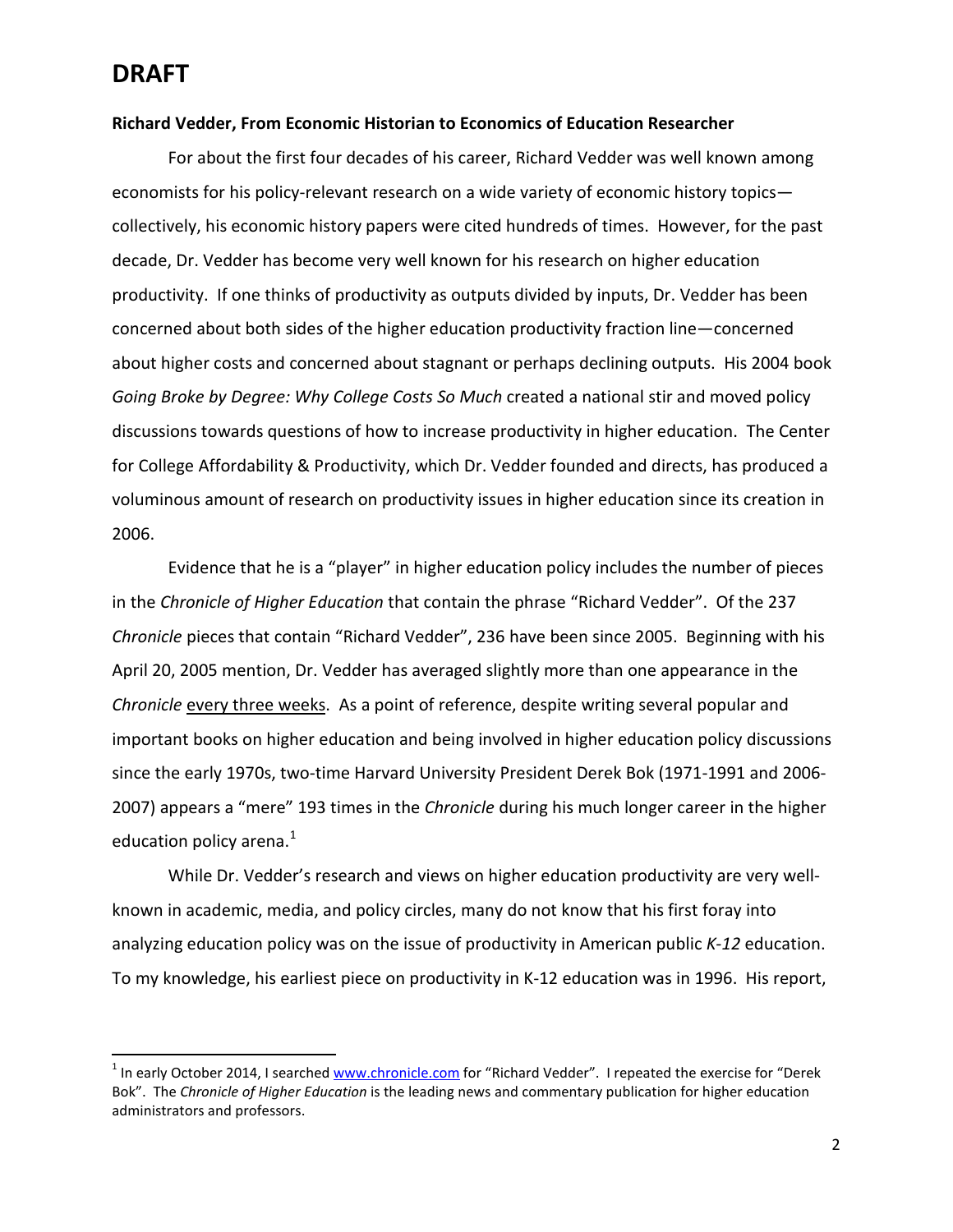for the Center for the Study of American Business at Washington University, was entitled "School Daze: Productivity Decline and Lackluster Performance in U.S. Education".

Since 1837, when Horace Mann became secretary of the Massachusetts State Board of Education, there have been nonstop and widespread calls for more funding and staffing for American public schools. To state that these calls have been successful would be an understatement. Vedder (1996) showed there have been tremendous increases in public school staffing from 1950 to 1993. Using data from the National Center for Education Statistics, he found that in 1950 there were just over five full-time equivalent (FTE) public school employees per 100 students. By 1993, there were more than 11 FTE school employees per 100 students.

What was the composition of the more than doubling of public school staffing over these two generations? Dr. Vedder showed that this staffing surge was disproportionately due to increases in employment of those who were not lead teachers. He wrote "While the number of administrators per pupil rose about 50 percent, the big increase was in support staff and in quasi-instructional staff (e.g. teacher aides, guidance counselors)" (Vedder, 1996: pgs.4-5).

 Using student test results from the National Assessment of Educational Progress and the Scholastic Aptitude Test, Vedder (1996) shows that the output of K-12 public schools average student performance on standardized exams—either decreased very slightly (1971 to 1992) or increased by about 2 percent (1978 to 1992) during the time period under study. However, this stagnant or slightly higher output occurred at the same time as a rather dramatic increase in real public school spending and staffing.

The rest of this paper updates and provides more context for Vedder (1996), compares the productivity problems in K-12 education to Dr. Vedder's findings for higher education, and uses Vedder (2000) and Vedder and Hall (2000) to consider a new direction for the delivery of K-12 education its benefits for teachers and other public school employees.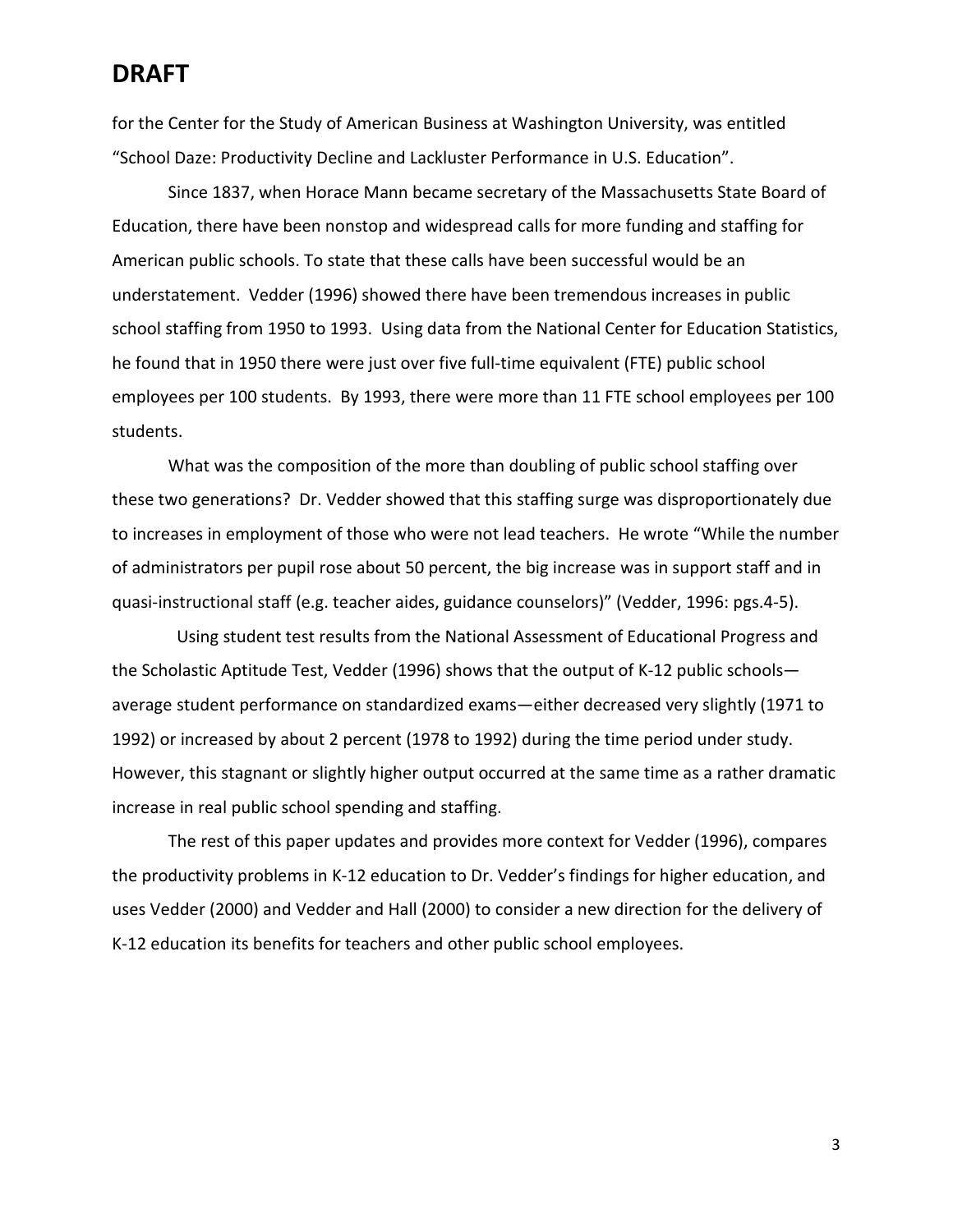#### **The Modern Staffing Surge in K-12 Public Education[2](#page-3-0)**

According to data available from the U.S. Department of Education's National Center for Education Statistics, between fiscal year (FY) 1950 and FY 2009 the number of K-12 public school students in the United States increased 96 percent, while the number of full-time equivalent (FTE) school employees increased 386 percent (see Figure 1). American public schools hired personnel at a rate four times faster than their growth in students over that period. However, the numbers above obscure important information regarding the nature of the long-term and dramatic increases in staffing. I place public school employees into two categories—lead teachers and "other" staff (administrators, teacher aides, counselors, cafeteria workers, bus drivers, etc.). Between 1950 and 2009, teaching personnel grew by 252 percent while administrators' and other staff numbers increased 702 percent. Put differently, the rise in "other" staff was more than seven times faster than the increase in students.

Given that public school personnel increased at a much faster rate than students, staffing ratios declined significantly between 1950 and 2009. Figures 2 and 3 show those declines.

Between 1950 and 2009, the pupil-staff ratio declined to 7.8 students per public school employee from 19.3 students per public school employee. By 2009, there were fewer than eight public school students per adult employed in the public school system. The drop in the pupil-teacher ratio also was large—the pupil-teacher ratio was 27.5 students per teacher in 1950 and only 15.3 in 2009.

These trends also continued over the past generation. As shown in Figure 4, between FY 1992 and FY 2009, the number of K-12 public school students in the United States increased by 17 percent while the number of FTE school employees increased by 39 percent. Teachers saw a 32 percent rate of growth while administrators and other staff experienced a 46 percent rise.

That upsurge in non-teaching personnel was 2.3 times greater than the increase in students over that 18-year period. For teachers, growth was almost twice as large as the increase in students.

<span id="page-3-0"></span> $2$  This section borrows heavily from Scafidi (2012b; 2013).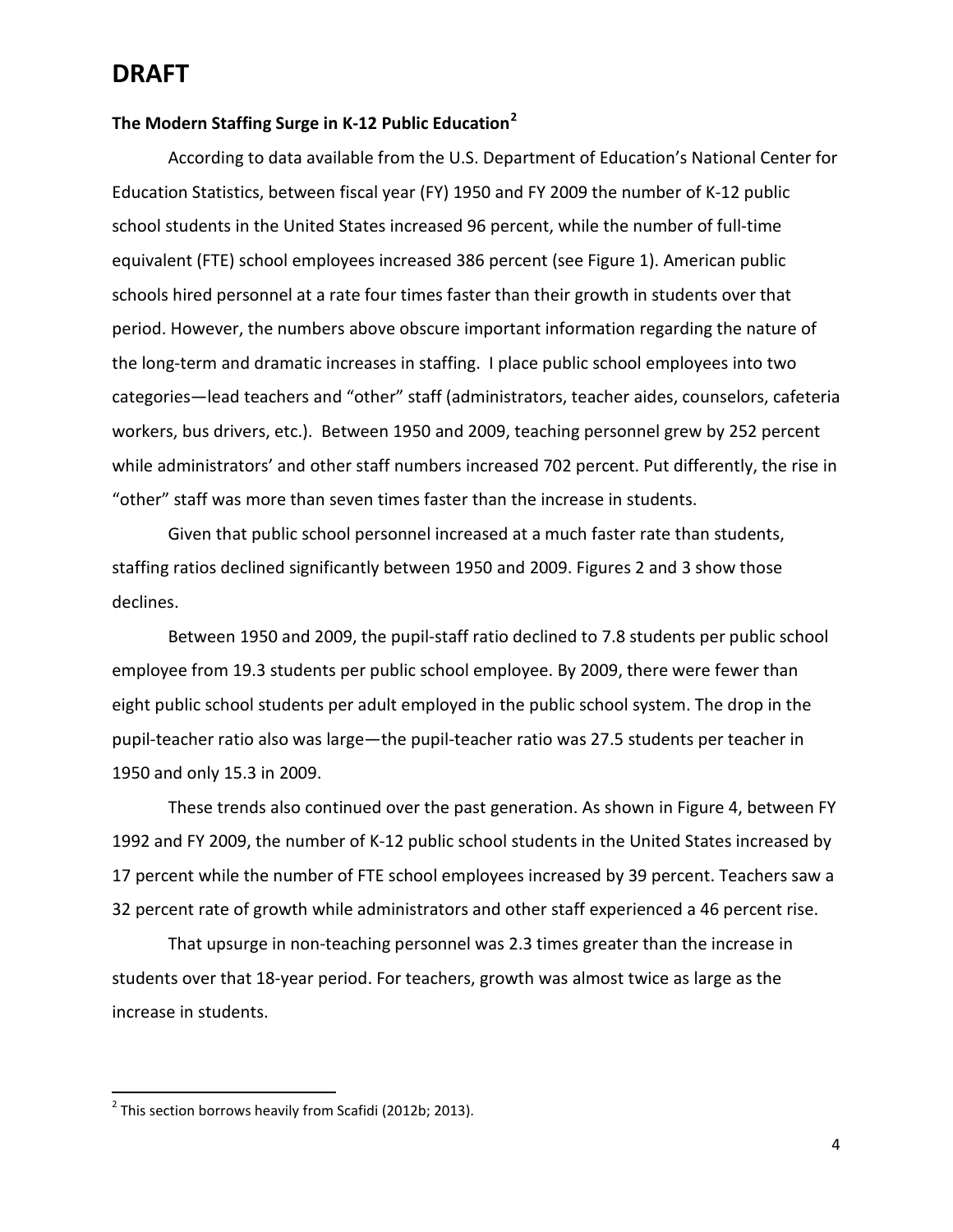In the mid-1990s, Dr. Vedder was not the only one warning about too much central administration in K-12 public schools. The following quote on bureaucracy in American public education is notable because it comes from well-known advocates for public schools—David Berliner and Bruce Biddle—whose book, *The Manufactured Crisis: Myths, Fraud, and the Attack on America's Public Schools*, provides a stirring defense of the public school system. Berliner and Biddle (1995) stated,

> "But, even at their best, bureaucracies tend to force *their* definitions of 'reality' on people, in and out of the system; and this is pernicious in large districts where the philistine values of central administrators are allowed to defeat the educational commitments of teachers and principals. At their worst, educational bureaucracies become endlessly expanding financial sinkholes that eat up resources and create only mischief and red tape."

> > Berliner and Biddle (1995, p. XX))

It is important to note that they wrote, "At their worst, educational bureaucracies become endlessly expanding financial sinkholes that eat up resources and create only mischief and red tape" based on the time period *before* the significant increase in administration and other non-teaching personnel depicted in Figure 4. If Berliner and Biddle thought teachers, principals, parents, and taxpayers were burdened by too much "bureaucratization" in 1995, what would they think now that the bureaucracy has become significantly larger?

#### *Did No Child Left Behind Make Us Do It?*

The short answer is "no." The expansion in public school staffing between FY 1992 and FY 2009—including the relatively large increase in non-teaching personnel—cannot be blamed on the federal No Child Left Behind (NCLB) law.

During the pre-NCLB period, FY 1992 to FY 2001, public schools saw their student populations grow 13 percent. Meanwhile, school personnel numbers increased 29 percent. Teachers' numbers rose 23 percent, about 1.75 times the increase in students; administrators and other staff experienced a 37 percent rise—almost three times the increase in students.

Although the largest staffing surges occurred pre-NCLB, personnel growth also outpaced student growth during the NCLB era.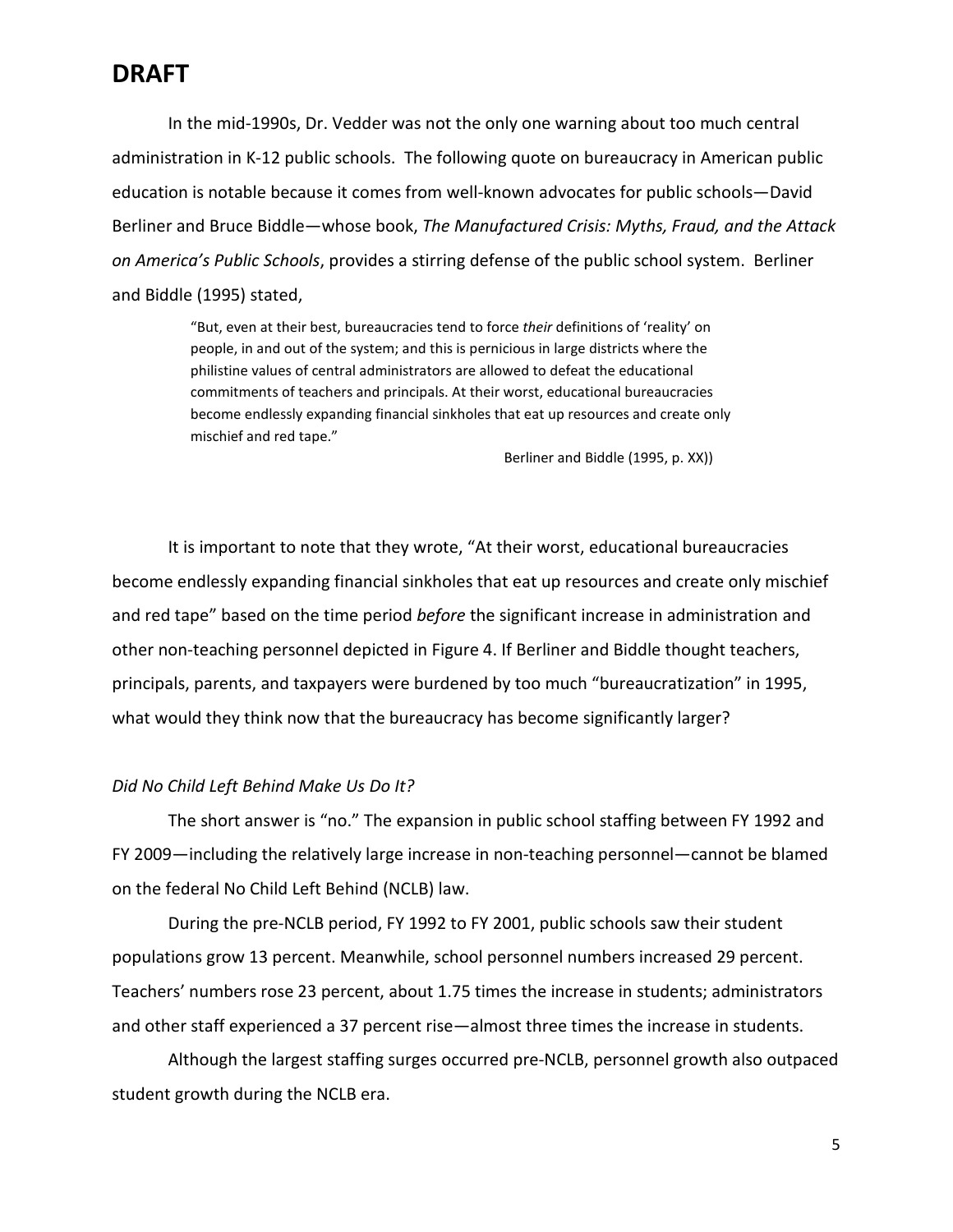From the school year in which NCLB was passed (FY 2002) until FY 2009, the number of students rose 3 percent while the number of public school teachers and administrators increased at about the same rate, 7 percent. The primary difference between the NCLB era and the prior time period is that the trend toward increasing non-teaching staff at a greater rate than teachers was halted; in the NCLB era, teachers and non-teaching staff both increased at the same rate, which was more than twice as fast as the increase in students. In both the NCLB and the pre-NCLB eras under study, overall staffing in public education increased about 2.3 times faster than student growth.

#### *Comparing Staffing in U.S. Public Schools to Publicly Funded Schools in the OECD*

The Organisation for Economic Co-operation and Development (OECD) collects information on a wide variety of economic and social statistics on member nations, including staffing in publicly funded schools in the U.S. and the other 33 OECD nations. According to the OECD, publicly funded schools in OECD nations devote, on average, 63.8 percent of their operating budgets on salaries and benefits for teachers (see Figure 5). U.S. public schools, meanwhile, spend just 54.8 percent of their operating funds on teachers. That begs the question: Where do U.S. public schools spend the rest?

American public schools disproportionately spend their operating budgets on nonteaching staff relative to other nations. Whereas OECD nations' publicly funded schools spend an average of 14.9 percent of their operating budgets on non-teaching staff, American public schools spend 26.1 percent of their budgets on administrators, support staff, clerical staff, etc. (see Figure 6).

Compared to OECD nations, American public schools spend disproportionately more of their budgets on non-teaching staff and less on teachers. And, there is no evidence the disproportionate staffing of non-teachers in American public schools leads to higher student achievement.<sup>[3](#page-5-0)</sup>

<span id="page-5-0"></span> $3$  Different countries may count some school personnel such as bus drivers as "other" instead of counting them as non-teaching personnel. However, even if the United States is more likely than other OECD nations to count bus drivers and other support personnel as "other", the implication is the same—the U.S. spends significantly more operating spending on non-teaching personnel because the percentage of U.S. public school operating budgets devoted to the "other" category is only one half of one percentage point different than the OECD average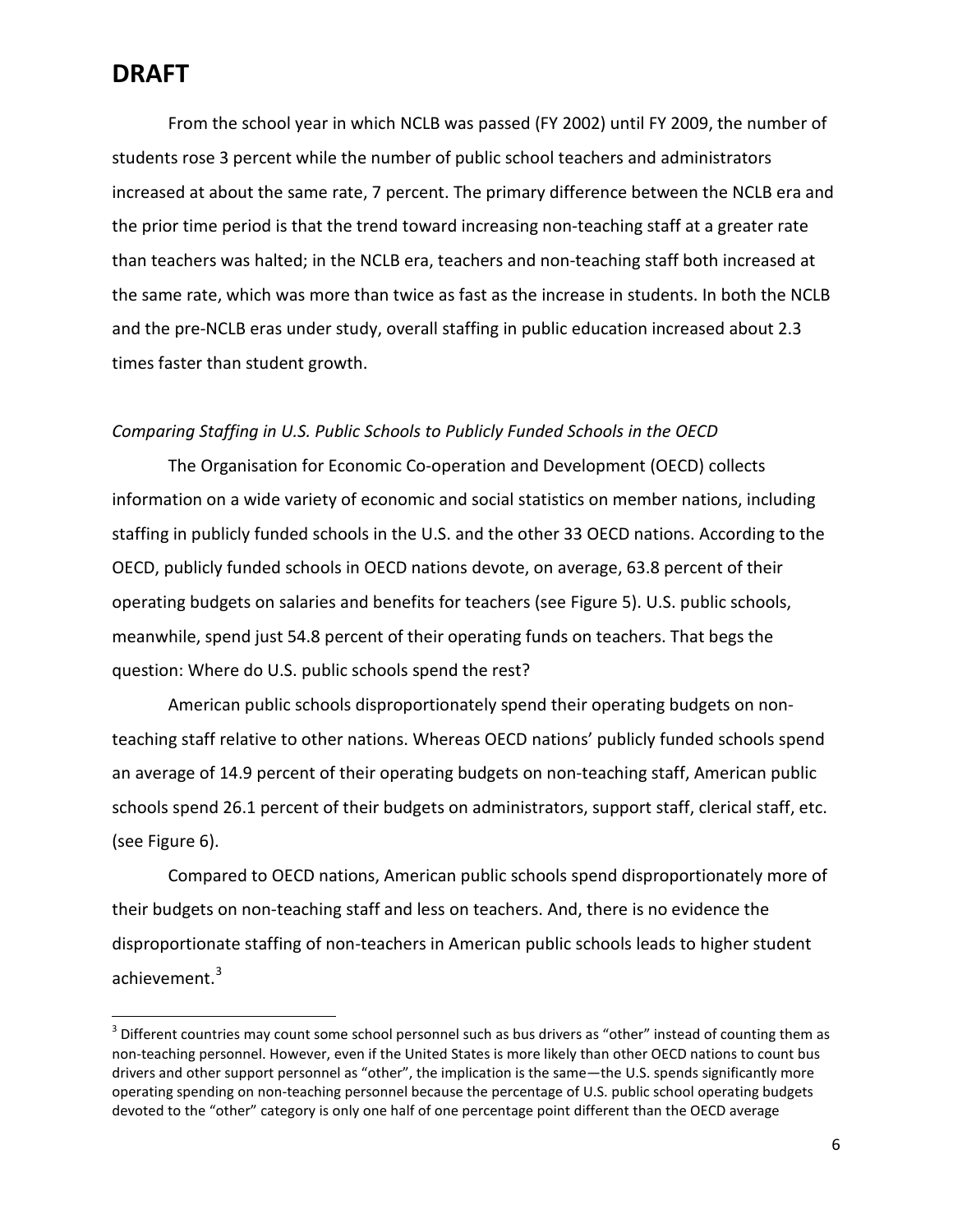$\overline{\phantom{a}}$ 

In 2009, a sample of K-12 students from each of the 34 OECD nations, and 31 other nations and provinces, were given international exams called the *Programme for International Student Assessment* (PISA). The U.S. Department of Education's summary of American students' achievement in math relative to other countries on the PISA exam is as follows:

"Among the 33 other OECD countries, 17 countries had higher average scores than the United States, 5 had lower average scores, and 11 had average scores not measurably different from the U.S. average. Among the 64 other OECD countries, non-OECD countries, and other education systems, 23 had higher average scores than the United States, 29 had lower average scores, and 12 had average scores not measurably different from the U.S. average score." (U.S. Department of Education, 2011)

In our globalized world, low or mediocre student achievement will harm Americans in the labor market. In particular, many studies have shown achievement in mathematics to be an important predictor of future labor market productivity and earnings (see, for example, Johnson and Neal (1998)). Although mathematics achievement in the U.S. is not at the top in international comparisons, America's education spending per student is. Only two out of 31 OECD countries spend more per student on elementary and secondary public school students than the U.S. (U.S. Department of Education, 2010). Further, higher scores on those international exams seem to be associated with higher levels of national economic output. (Hanushek and Woessman, 2010)

Even though the U.S. spends more money per student relative to almost all other nations, it does not have higher student achievement.

#### *Although Staffing in U.S. Public Schools Dramatically Increased, Student Achievement Did Not*

Given U.S. public schools' massive increase in staffing and larger proportion of spending on administrative and other non-teaching staff relative to other countries, an important question about the wisdom of that policy presents itself: Is there evidence that increases in public school staffing and disproportionate spending on non-teaching personnel improved student achievement in the United States?

<sup>(</sup>Education at a Glance 2010: OECD Indicators, Table B62b. Organization for Economic Cooperation and Development, Paris.).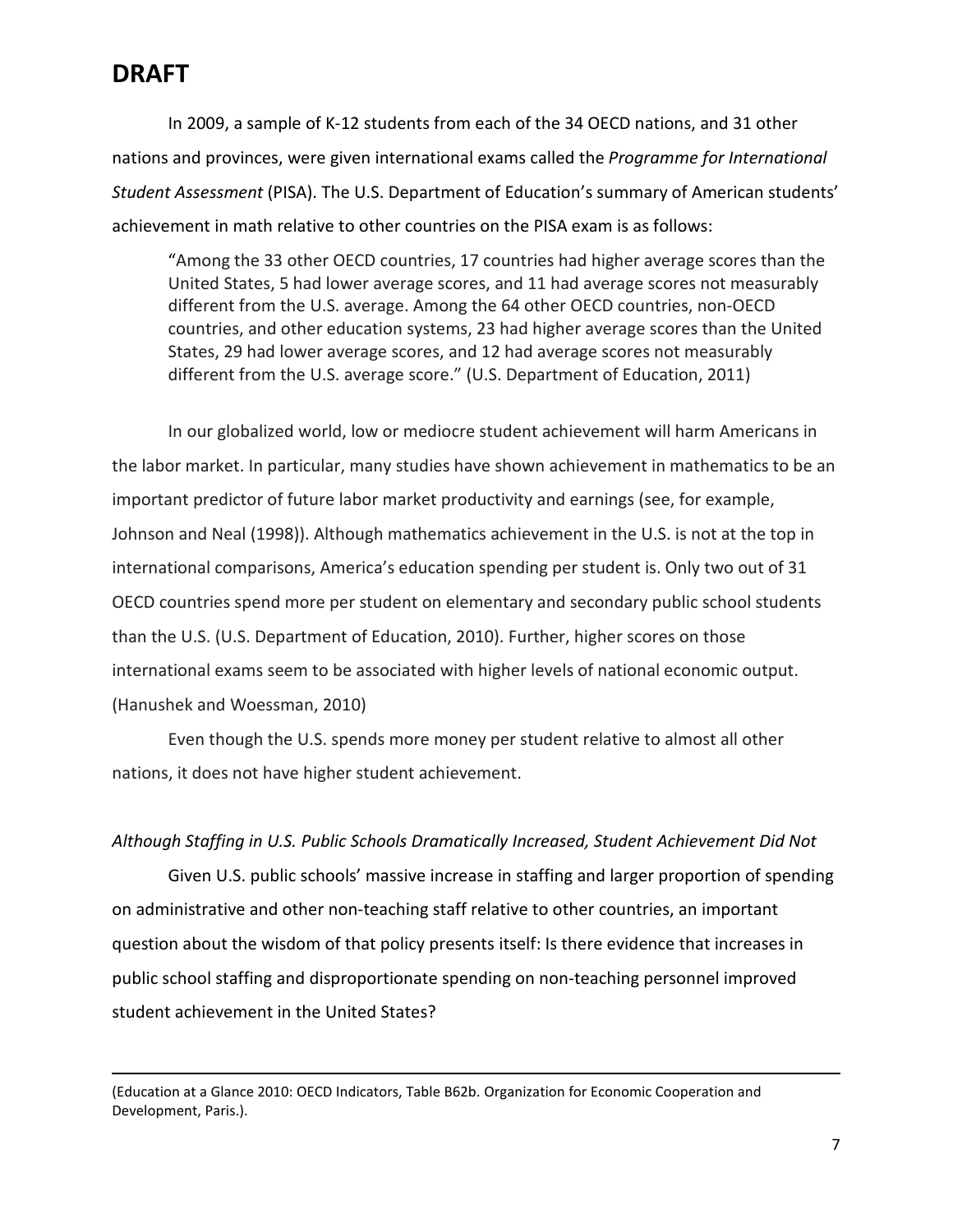After three decades of decline, America's public high school graduation rate has increased slightly over the past generation. Using the most accurate measure of the on-time public high school graduation rate, the National Center for Education Statistics reports the public high school graduation rate increased to 74.7 percent from 74.2 percent between FY 1992 and FY 2008.<sup>[4](#page-7-0)</sup> However, the public high school graduation rate in 2008 remained slightly below where it was four decades earlier.

Two pieces of research are worth consulting on this topic. First, in the abstract to their 2010 paper, which endeavored to get accurate estimates of public high school graduation rates over time, Nobel laureate James Heckman and his co-author, Paul LaFontaine, wrote:

"This paper uses multiple data sources and a unified methodology to estimate the trends and levels of the U.S. high school graduation rate. Correcting for important biases that plague previous calculations, we establish that (a) the true high school graduation rate is substantially lower than the official rate issued by the National Center for Educational (sic) Statistics; (b) it has been declining over the past 40 years; (c) majority/minority graduation rate differentials are substantial and have not converged over the past 35 years; (d) the decline in high school graduation rates occurs among native populations and is not solely a consequence of increasing proportions of immigrants and minorities in American society; (e) the decline in high school graduation explains part of the recent slowdown in college attendance; and (f) the pattern of the decline of high school graduation rates by gender helps to explain the recent increase in male-female college attendance gaps." (Heckman and LaFontaine, 2010: pg. 244)

Heckman and LaFontaine report that the percentage earning high school diplomas in recent years was below the percentage receiving diplomas in 1970. Since 1970, the financial returns in the labor market have declined in relative terms for high school dropouts. By itself, the decline in economic fortunes for high school graduates should have led to an increase in the public high school graduation rate. That public high school graduation rates actually have fallen even when the incentive for students to graduate has risen is a startling finding.

<span id="page-7-0"></span> $<sup>4</sup>$  This information on public high school graduation rates comes from Table 112 of the 2010 Digest of Education</sup> Statistics and Table 101 of the 2006 Digest of Education Statistics, both from the National Center for Education Statistics at the U.S. Department of Education.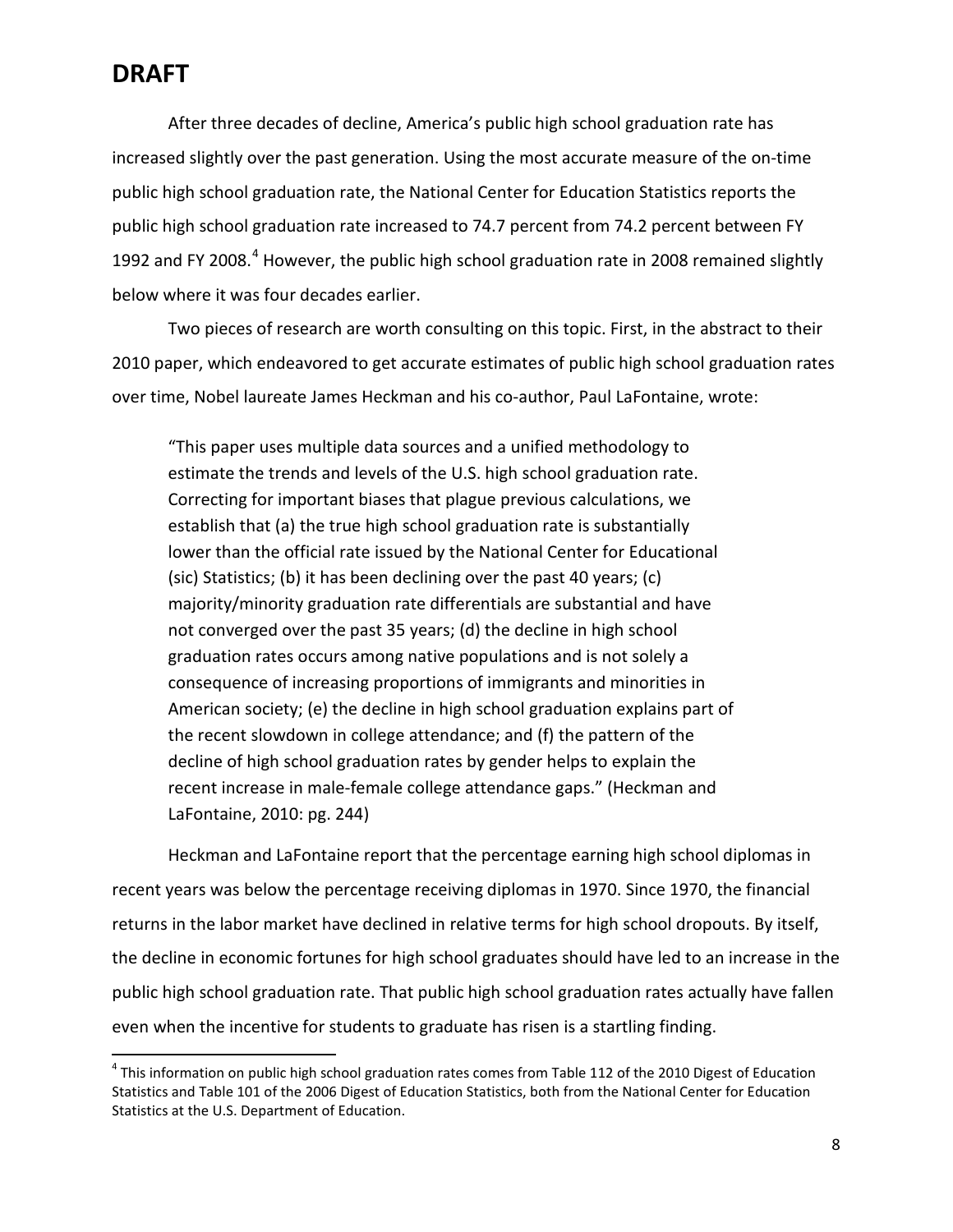The National Assessment of Educational Progress (NAEP) is a series of exams on various subjects given to samples of students ages nine, 13, and 17.

As shown in Figure 7, scores on the NAEP Long-Term Trend Assessment have not increased during the time period under study when public school staffing ballooned.<sup>[5](#page-8-0)</sup> Between 1992 and 2008, NAEP reading scores fell slightly while scores in mathematics were flat.

In sum, there is no evidence student achievement in American public schools improved when there were large increases in staffing. Thus, it appears there has been a significant decline in the productivity of American K-12 public schools if productivity is defined as outputs divided by inputs.

A good argument can be made that staffing in American public schools needed to increase from what was present decades ago. Prior to the racial integration of public schools, many African American children had little or no taxpayer funds spent in their segregated schools. Second, students in less wealthy school districts often had much less spent on their educations than students in more affluent areas. Third, students with special needs often had relatively few resources devoted to their educations and needs. However, court cases and changes in federal and state policy led to dramatic increases in public school staffing in the 1950s, 1960s, 1970s, and 1980s. Are these large surges in public school staffing—especially in non-teaching personnel—still warranted today?

What then is the rationale for dramatic staffing increases post-1992? Nationwide, the number of school administrators and non-teaching staff increased 46 percent since 1992, compared with 17 percent growth among students and 32 percent increases for teachers. Regardless of the cause of that increase, its defense certainly can't be found in the results: From 1992-2008, NAEP Reading scores on the Long-Term Trend dropped four points, while Math scores stayed the same.

<span id="page-8-0"></span><sup>&</sup>lt;sup>5</sup> The NAEP Long-Term Trend Assessment is given every four years to a national sample of nine, thirteen, and seventeen year old students. This exam is better than the Main NAEP Assessment for analyzing national trends over time because the Long-Term Trend Assessment has been "relatively unchanged" since it was created, while the Main NAEP Assessment changes "about every decade to reflect changes in curriculum." For a description of the NAEP Long Term-Trend Assessment and how it compares to the Main NAEP Assessment, please see [http://nces.ed.gov/nationsreportcard/about/ltt\\_main\\_diff.asp](http://nces.ed.gov/nationsreportcard/about/ltt_main_diff.asp) .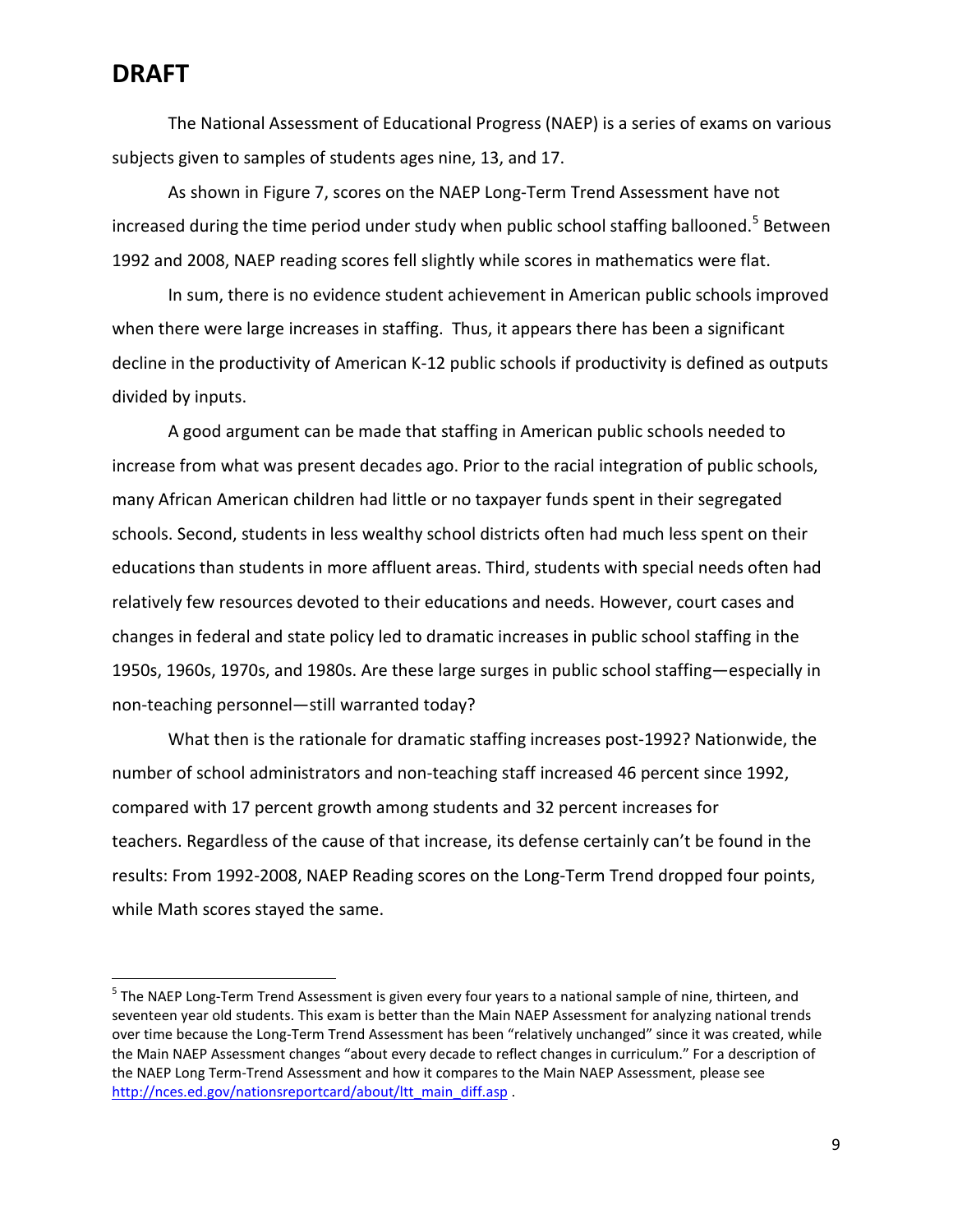#### *Are American Students Getting Worse Over Time?*

Perhaps all the extra public school staff were necessary because American students have become more disadvantaged over recent decades. Many believe children enrolled in schools today are "harder to teach" than children a generation ago; Berliner and Biddle (1995) may be the most prominent and oft-cited proponents of that view. Presumably, family breakdown, increased child poverty, or other factors may have caused the decline in graduation rates and the lack of increased test scores. There is good evidence that family breakdown and low family income do contribute to poorer rates of student achievement (see, for example, Heckman (2008)).

Although rates of living with one parent increased dramatically in the latter half of the 20th century, in other respects current American students are more advantaged than their parents were. Specifically, American students typically live in households with more income, more educated parents (although that will be changing because of the decline in public high school graduation rates), and have fewer siblings than previous generations. Higher income, more educated parents, and fewer siblings have all been shown to increase student achievement. Thus, those factors may offset the negative social trends that may decrease student achievement. Because there are factors that, by themselves, would lead to increases or decreases in student achievement, the extent to which American students are harder or easier to teach overall relative to the past is an empirical question.

That issue was considered by Hoxby (2003), who found that the characteristics of American students in 1998-99 were on balance "more beneficial for achievement" relative to 1970-71. Thus, contrary to the belief espoused by Berliner and Biddle (1995), American students did *not* become harder to teach during the period of large increases in per-pupil spending, slumping American high school graduation rates, and constant or declining test scores. Hoxby (2003) states:

"One does not have to be hopelessly optimistic to think that regular public schools in the U.S. could be substantially more productive. Straightforward productivity estimates suggest that their productivity was approximately 65 percent higher in 1970-71 than in 1998-99, the most recent year for which we can produce estimates. The 65 percent figure is what one gets by dividing National Assessment of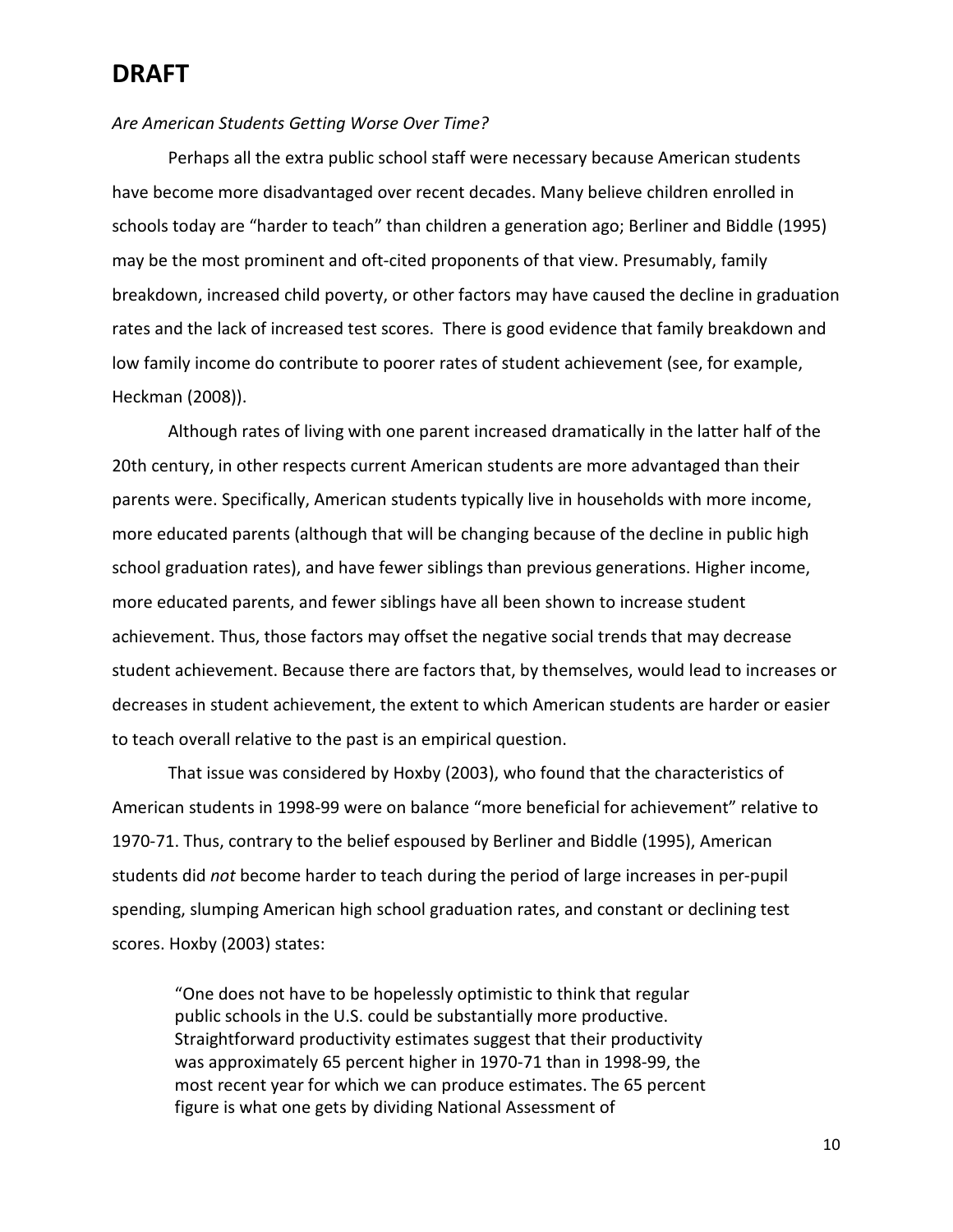Educational Progress scores by per-pupil spending, adjusted by the Consumer Price Index.… If one adjusts for the family background of student test-takers, the estimated decline in productivity grows slightly *larger,* to 68 (percent) or 69 percent. (The 68 percent figure is based on using coefficients from 1998-99 and the 69 percent figure is based on using coefficients from 1970-71)." (Hoxby, 2003: pg 16-18)

Hoxby continues:

"That is, I did an Oaxaca decomposition using coefficients from a cross-sectional regression of achievement on students' characteristics and employed data from, first, 1970-71 and, then, 1998-99. *Either set of coefficients suggests that students' characteristics were more beneficial for achievement in 1998-99 than in 1970-71* (emphasis added). The characteristics that can be considered are race, gender, region, parents' education, parents' income, number of siblings, having a single-parent family, and being an immigrant or child of an immigrant. The variables that are especially responsible for making family background more beneficial in 1998-99 are parents' education, number of siblings, and parents' income." (Hoxby, 2003, pg 18)

Greene and Forster (2004) create a "teachability" index to estimate changes over time in challenges to student learning. Their results are strikingly similar to Hoxby (2003)—student disadvantages that impede learning actually declined by 8.7 percent between 1970 and 2000. Greene and Forster (2004) consider more covariates in their analysis relative to Hoxby (2003).

Thus, it appears American students, on balance, are slightly more advantaged than students of a few decades ago—contrary to the claims made by Berliner and Biddle and many other public school advocates. Despite that relative advantage and the rather large increase in spending devoted to public education, public high school graduation rates were lower over the time period considered above and test scores have been flat or have declined slightly.

Data from the U.S. Census paint a similar portrait—in some respects American students are more disadvantaged, but in other respects they have more advantages than their ancestors. For example, in 1959, the child poverty rate in the United States stood at 27.3 percent. By 1992, the child poverty rate had declined to 22.3 percent. In 2009, the child poverty rate stood at 20.7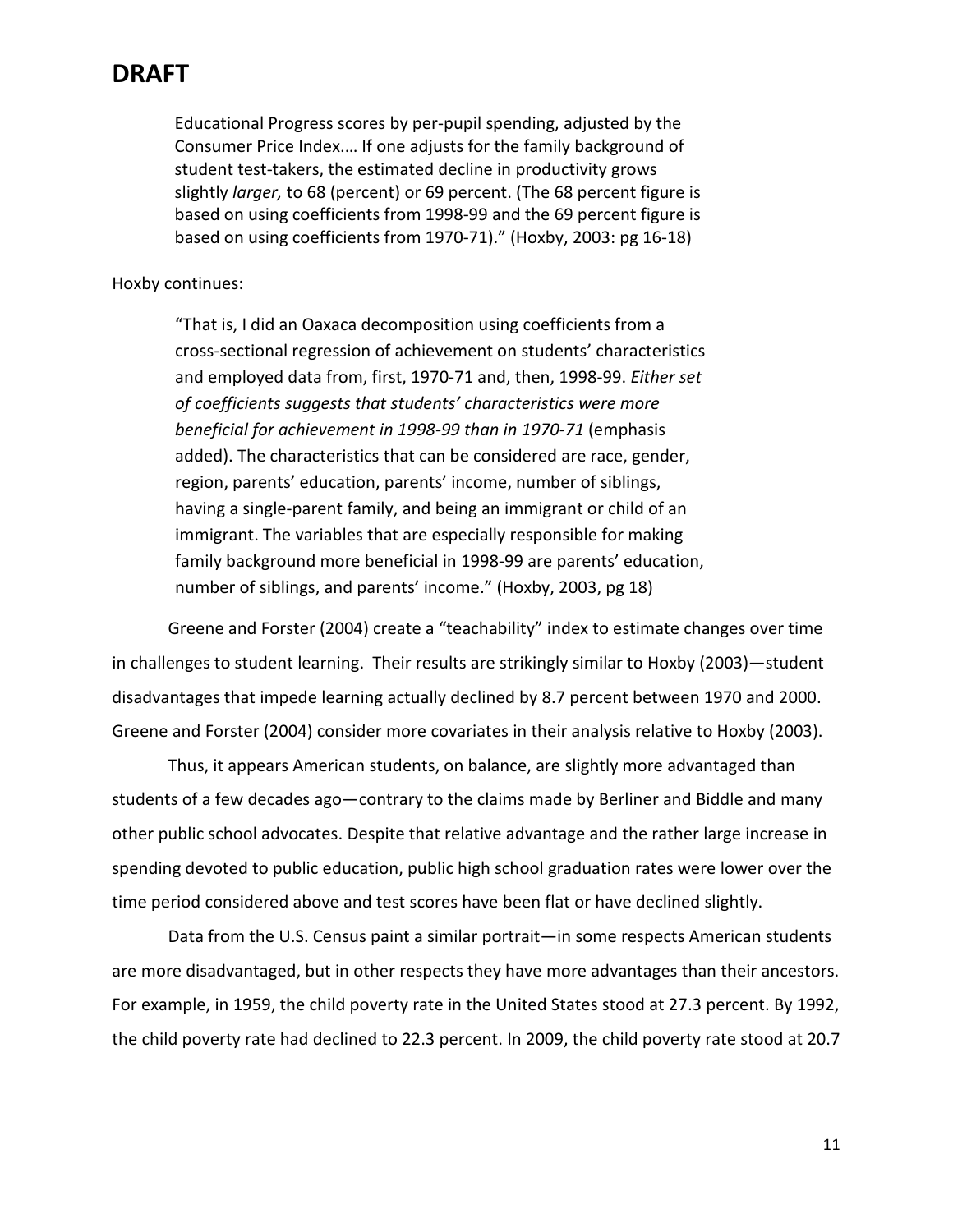percent (Children's Defense Fund, 2010).<sup>[6](#page-11-0)</sup> All else equal, the decline in childhood poverty should have led to higher student achievement. On the other hand, the percent of children who were foreign-born increased to 12 percent in 2010, from 7.9 percent in 1990, and 6.8 percent in 1950, according to the U.S. Census Bureau.<sup>[7](#page-11-1)</sup> Students who are not native English speakers may require extra help to learn English and succeed in school. The percent of children who lived with only one parent increased significantly between the mid-1960s and 1996, but that trend has not worsened further since then (Kreider and Ellis, 2011).

#### *How Can Public Schools Lower Class Size and Increase Administrative and Other Non-Teaching Staff, Yet Not Increase Student Achievement?*

"So the real danger we face in simultaneously pursuing higher teacher standards and smaller classes is that we will have a small but excellent corps of teachers who have met the raised standards but a growing number of classrooms that we will be forced to staff with any warm bodies we can find."

> Arthur Levine (1999), former Dean of Columbia's Teachers' College

If a given teacher has a smaller class size, she may be more effective because she could spend more time with each student on his or her unique needs. Also, there may be better classroom discipline, fewer disruptions, etc. Certainly that teacher would not become less effective with fewer students in the classroom. But, read the first sentence of this paragraph carefully—if a *given* teacher…. If class sizes are lowered, many students will be taught by one of the newly hired teachers, and that is the key insight to understanding the trade-off between class size and teacher effectiveness.

<span id="page-11-0"></span> $6$  The decline in childhood poverty rates from 1959 to 2009 was not linear. After significant decreases in the 1960s, the childhood poverty rate has experienced swings with changes in the U.S. macroeconomy (Children's Defense Fund, 2010).<br><sup>7</sup> This information on the percent of foreign born children from the 1950 Census and 1990 Census can be accessed

<span id="page-11-1"></span>from [http://www.census.gov/population/www/documentation/twps0029/tab07.html.](http://www.census.gov/population/www/documentation/twps0029/tab07.html) This information from the 2010 Census can be accessed from<http://www.census.gov/population/foreign/data/cps2010.html> .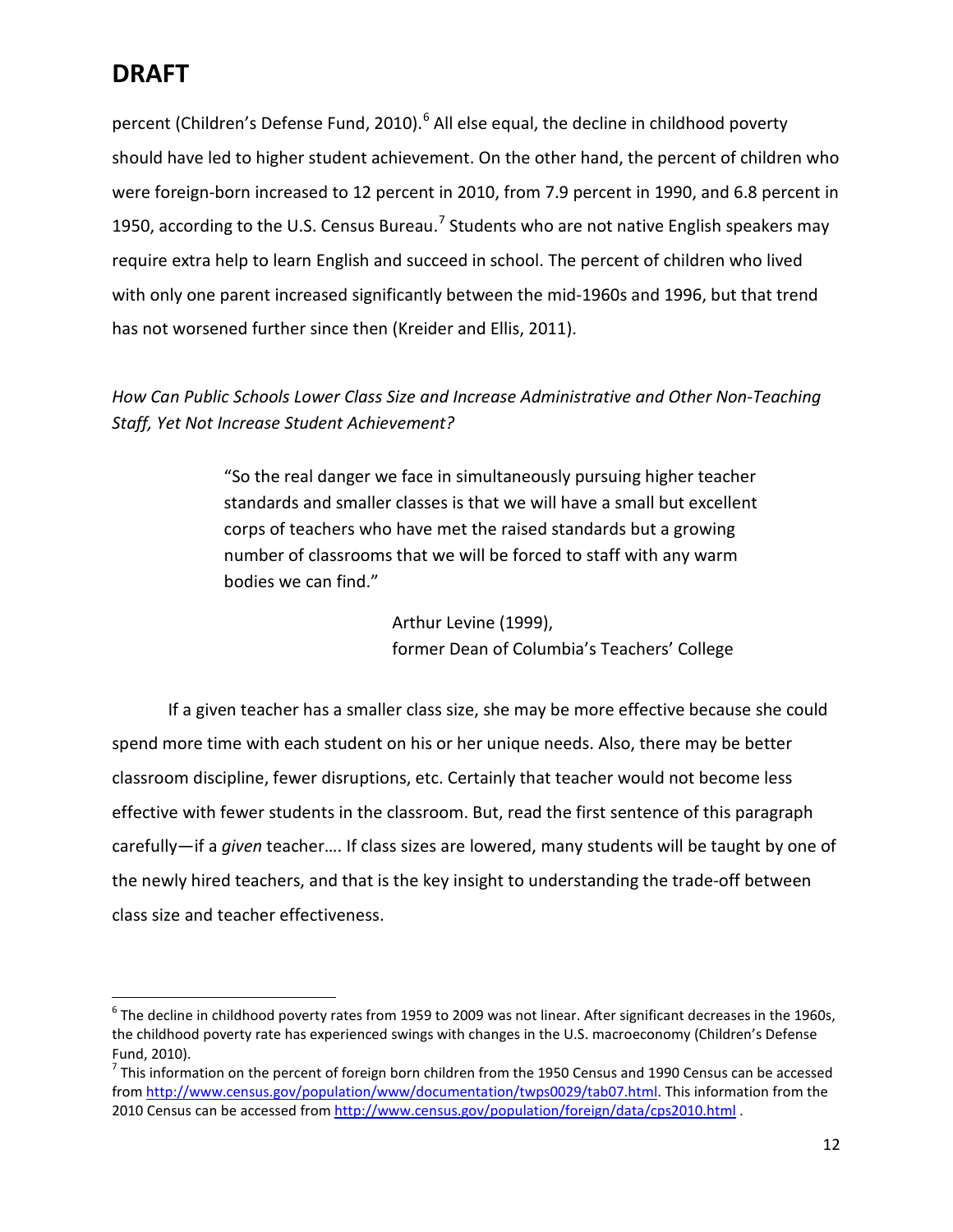Trade-offs between quantity and quality exist in many realms of life, including class-size reduction. If public schools across a state or the entire nation implement class-size reductions, they have to hire thousands of more teachers. As public schools do so, they may fill classrooms "with any warm bodies (they) can find."

 Rivkin, et al. (2005), Koedel and Betts (2011), and many other careful empirical studies document the wide disparity in teaching effectiveness within the public education system. Based on those results, Hanushek (2010) reports:

"Some teachers year after year produce bigger gains in student learning than other teachers. The magnitude of the differences is truly large, with some teachers producing 1½ years of gain in achievement in an academic year while others with equivalent students produce only ½ year of gain. In other words, two students starting at the same level of achievement can know vastly different amounts at the end of a single academic year due solely to the teacher to which they are assigned. If a bad year is compounded by other bad years, it may not be possible for the student to recover. No other attribute of schools comes close to having this much influence on student achievement. The available estimates for, say, class size reduction, do not suggest any leverage past the earliest grades of school, and then the expected effects are small." (Hanushek, 2010: pg. 3)

In an earlier study, Hanushek (2002) put the results regarding the large differences in teacher effectiveness in context:

"We can also return to the popular argument that family background is overwhelmingly important and that schools cannot be expected to make up for bad preparation from home. The latter estimates of teacher performance suggest that having three years of good teachers (85th percentile) in a row would overcome the average achievement deficit between low-income kids (those on free or reduced-price lunch) and others. In other words, high quality teachers can make up for the typical deficits that we see in the preparation of kids from disadvantaged backgrounds." (Hanushek, 2002: pg. 3)

As public schools have reduced class sizes continually since at least 1950, they have had to hire more teachers. And, the evidence is in—the disparity in effectiveness across teachers is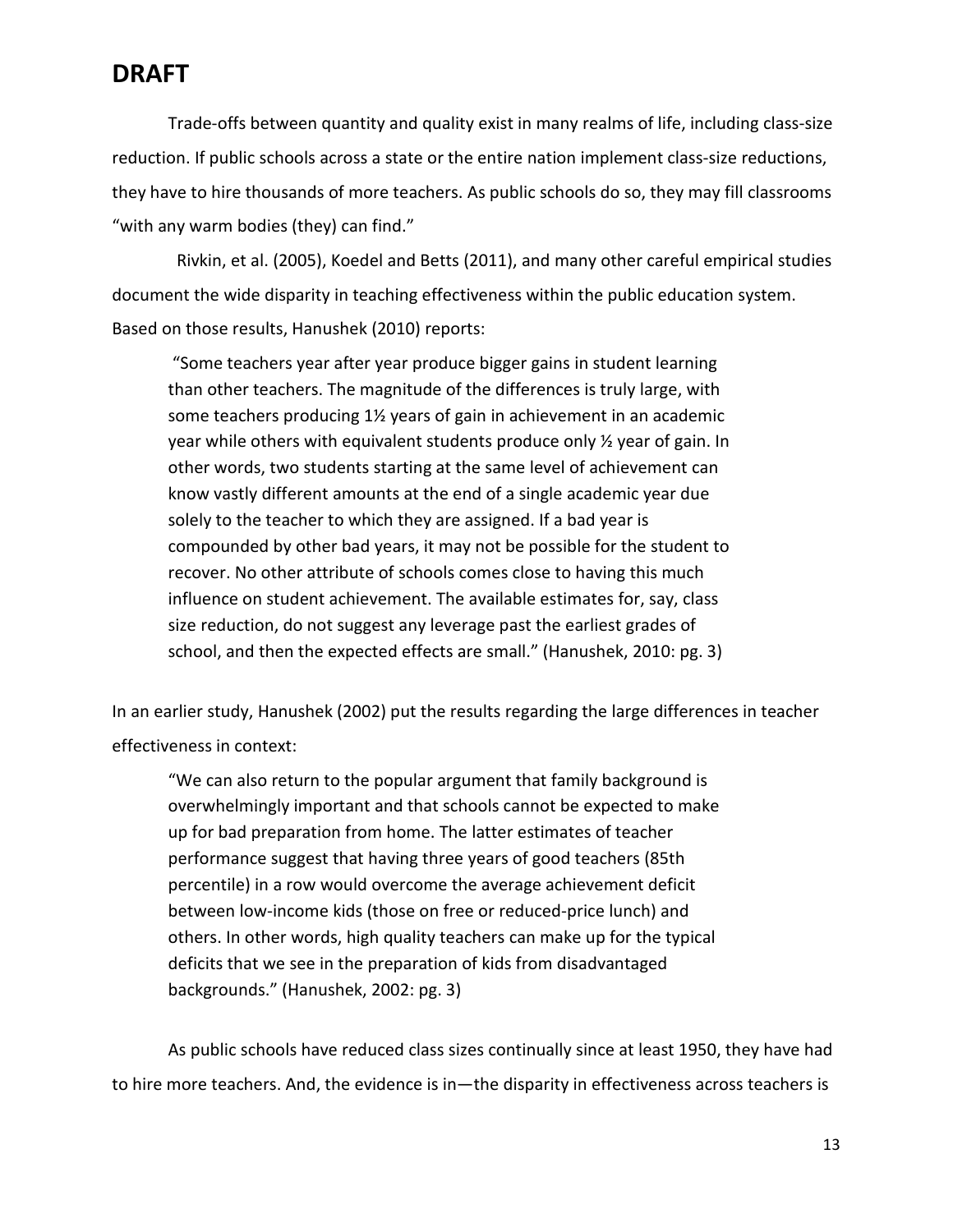considerable. Accordingly, state governments and local public school boards should have been more concerned with improving teacher effectiveness than lowering class sizes.

Analogously, hiring more non-teaching personnel likely lowers the average quality of that workforce as well. Another concern with hiring more non-teaching staff is the possibility it increases bureaucracy and reduces the amount of time and energy teachers can devote to their students. Berliner and Biddle (1995) called excessive "bureaucratization" one of the "real problems of American education"—and their information on bureaucracy comes before the post-1992 time period under study here. Thus, there has been a rather dramatic increase in bureaucracy even since public school advocates Berliner and Biddle claimed that excessive bureaucracy was a problem.

"I used to be up late preparing creative lessons that I loved. Now I'm up late getting my data in," a Fairfax, Virginia teacher told the *Washington Post* in 2011. The *Post* reporter continued, "She and others from her school said administrative chores have become so excessive that teachers have broken down and cried at work." (McCartney, 2011).

That news article pins the blame for the increase in "administrative chores" for teachers on testing requirements under NCLB. However, excessive paperwork for teachers has long been a feature of the American public education system. In 1987, researchers had teachers fill out time diaries and found that, on average, they spent eight hours per week on paperwork either at school or at home (Freed and Ketchem, 1987). In addition, public school teachers and administrators often have complained about excessive paperwork under the federal Individuals with Disabilities Education Act (IDEA). The National Association of Elementary School Principals (NAESP) and others have advocated for a reduction in paperwork. NAESP quoted one teacher as saying, "It's the additional special-education paperwork that I find most burdensome because I have to generate the same information and repeat it over and over on different forms." (Klein, 2004: pg 58). A study commissioned by the U.S. Department of Education found that paperwork was burdensome for special education teachers and recommended reducing it. (Klein, 2004)

A decline in average educator quality (the result of hiring more teachers and nonteaching staff) and increased bureaucracy and paperwork (that is perhaps inherent when more non-teaching staff are employed) may be the reasons increased staffing in public schools has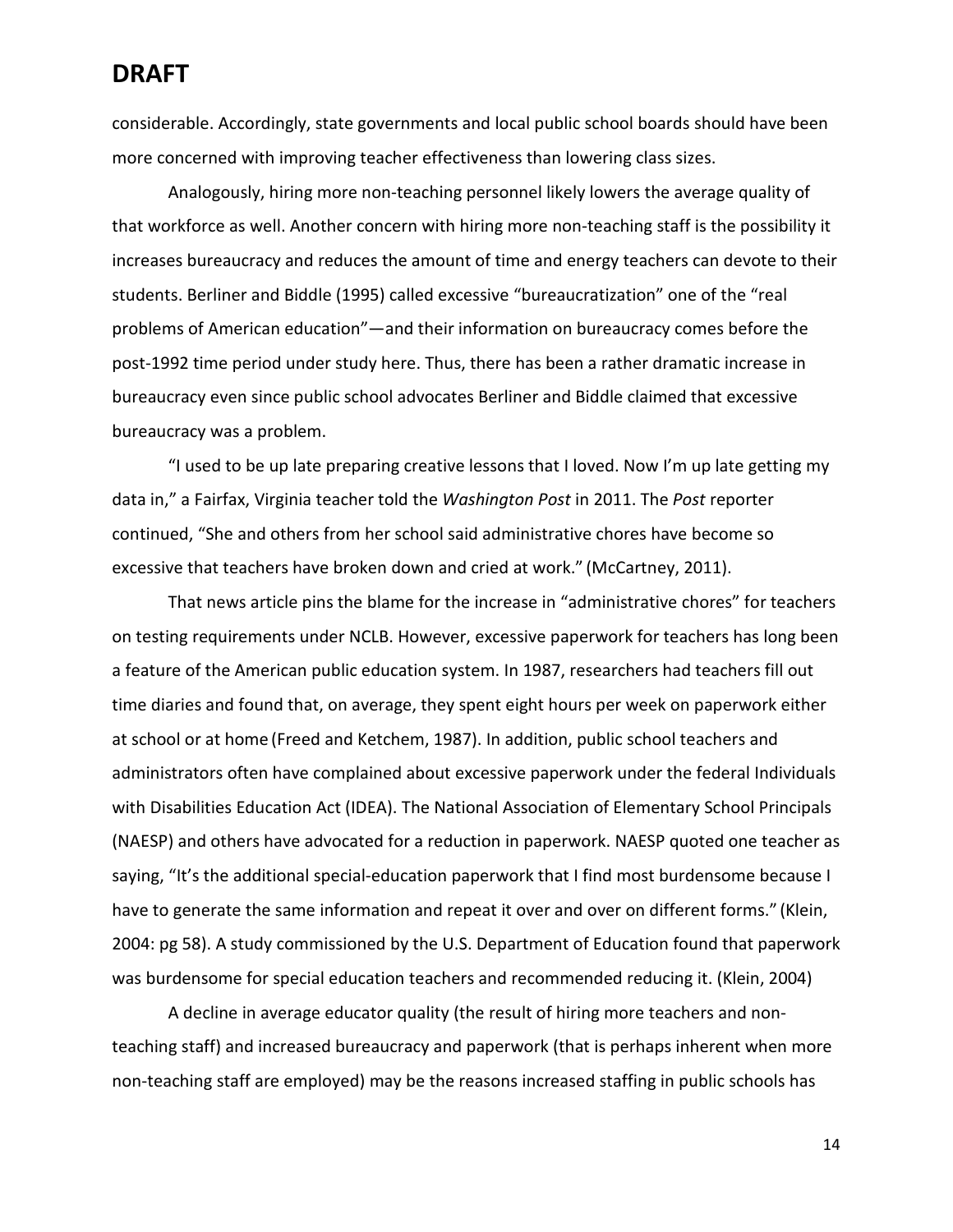not appeared to boost student achievement.<sup>[8](#page-14-0)</sup> Regardless of the reasons, public schools have increased staffing dramatically, especially non-teaching personnel.

#### *Opportunity Cost of the Increased Employment of Non-Teachers*

Suppose administrators and other non-teaching staff had not increased disproportionately relative to the increase in students. What if, between FY 1992 and FY 2009, the percent change in employment of non-teaching staff had mirrored the percent change in the student population?

Between FY 1992 and FY 2009, the number of non-teaching personnel in American public schools increased to 3.1 million full-time equivalents (FTEs) from 2.1 million FTEs, a 46 percent increase. If the number of non-teaching personnel had merely matched student growth and increased "only" 17.2 percent, the number of non-teaching personnel nationwide would have been 2.5 million in FY 2009. Thus, the actual number of non-teaching personnel was more than 606,000 FTEs above what would have been if staffing growth had been proportional. Some claim that a large proportion of public school budgets represent "fixed" costs. If that were true, the increase in administration should have been *less* than the increase in students.<sup>[9](#page-14-1)</sup>

As an extremely cautious assumption, assume the average compensation and employment costs of those non-teaching personnel were only \$50,000 per year per employee in FY 2009.<sup>[10](#page-14-2)</sup> If that were the case, what would public schools in the United States have been

<span id="page-14-0"></span><sup>&</sup>lt;sup>8</sup> Proponents of smaller class sizes typically cite the evidence from the Tennessee STAR experiment that finds that smaller class sizes in grades K-3 may lead to achievement gains for students. While this conclusion from that experiment in controversial, let's suppose this interpretation of the research findings is accurate. If it is the case that this experiment that involved 11,600 students showed that class size reductions boosted student achievement, that result should be translated into policy with care. A statewide, national or other larger scale reduction in class size could have different effects because of the very large number of new teachers that would have to be hired to create the smaller classes. It is likely that these new teachers would be less effective, on average, than the incumbent teachers. Based on the evidence that there are extremely large differences in teacher effectiveness, these new teachers could lead to lower average student achievement and offset any gains of smaller

<span id="page-14-1"></span>classes taught by the incumbent teachers.<br> $9$  For estimates and an analysis of fixed and variable costs in public education see Scafidi (2012a).

<span id="page-14-2"></span> $^{10}$  Data on the employment costs of non-teaching and non-administrative personnel in public schools are not readily available. However, there is some information available for the state of Georgia. Public school employees in Georgia who are not employed as teachers and hold a valid teaching certificate (e.g., superintendents, assistant superintendents, principals, assistant principals, librarians, curriculum directors, etc.) are paid on average 1.38 times more in salary than the average Georgia teacher. Source: author's calculations from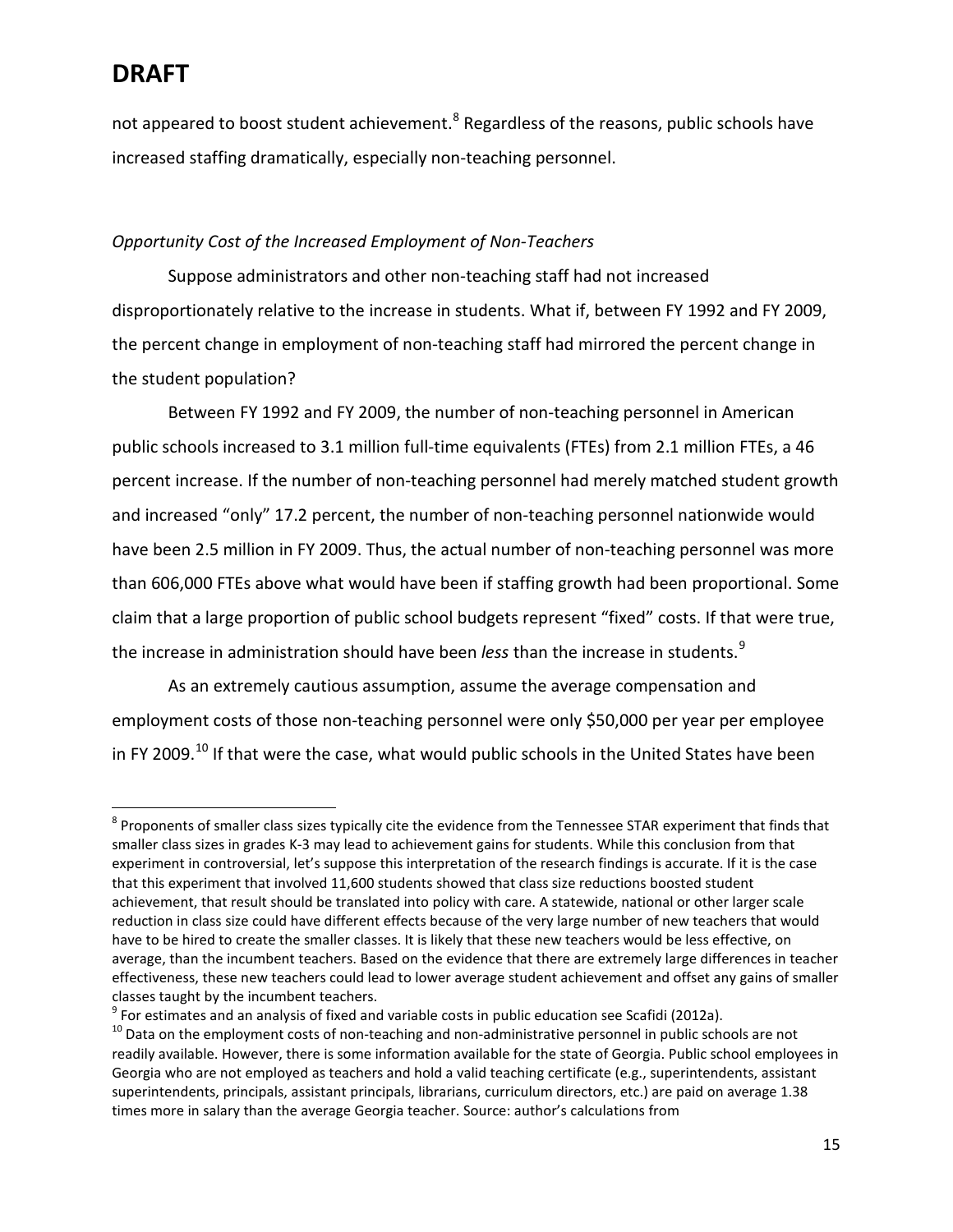l

able to save if they had limited changes in the employment of administrators and other nonteaching personnel to the changes in their student populations? The answer to that question comes from taking the "extra" non-teaching personnel and multiplying it by the assumed \$50,000 in costs per employee. For the United States as a whole, that calculation indicates American public schools would have had an additional \$30.3 billion in FY 2009 (606,633 x \$50,000 = \$30.3 billion). That \$30.3 billion would be annual recurring savings in public schools that could be used for other worthy purposes. For context, \$30.3 billion could have been used to provide about 3.3 million students with \$9,000 vouchers to be used to offset tuition payments at private schools. Alternatively, \$30.3 billion could have been used to give each teacher in FY 2009 a raise of over \$9,400 per year.

There has been considerable interest in the original "Staffing Surge" reports that I wrote for the Friedman Foundation for Educational Choice (Scafidi, 2012b, 2013), including several critics (Roy, 2012; Hull, 2012; National Coalition, 2012). However, none of the critics dispute the growth in employment numbers or that Long-Term Trend test scores from the National Assessment of Educational Progress (NAEP) have been flat or have fallen slightly.

Mr. Roy writes in his critique: "The unstated rationale behind the report is that instructional expenditures are more effective in terms of raising student achievement and the trend of higher growth in non-teaching personnel over the last two decades is indicative of bureaucratization and 'non-productive' spending. As discussed below, this maintained hypothesis of spending on teachers being *always* more effective is unlikely to hold irrespective of context. That is, it is likely true in some contexts but untrue in others." (Roy, 2012: pg 3). He continues: "As yet there is no consensus in the research literature as to the proper balance between instructional expenditures and administrative expenditures." (Roy, 2012: pg 5)

[http://reportcard2009.gaosa.org/\(S\(eqwgssn1o2c3z0bbu4bum255\)\)/k12/persfiscal.aspx?TestType=pers&ID=ALL:A](http://reportcard2009.gaosa.org/(S(eqwgssn1o2c3z0bbu4bum255))/k12/persfiscal.aspx?TestType=pers&ID=ALL:ALL) [LL\)](http://reportcard2009.gaosa.org/(S(eqwgssn1o2c3z0bbu4bum255))/k12/persfiscal.aspx?TestType=pers&ID=ALL:ALL). However, it is likely the public school employees who do not hold valid teaching certificates are paid less, on average, than teachers. In Georgia, these personnel are called "classified employees". In FY 2009, public school teachers in the United States were paid on average \$54,319, according to the 2011 Digest of Education Statistics (Table 83). An average of \$50,000 per employee in salary, benefit, and employment costs seems to be a large underestimate of the true costs per non-teaching employee in American public schools considering that a sizeable fraction of non-teaching personnel are paid well above teachers and that the \$54,319 figure does not include benefits and other employment costs.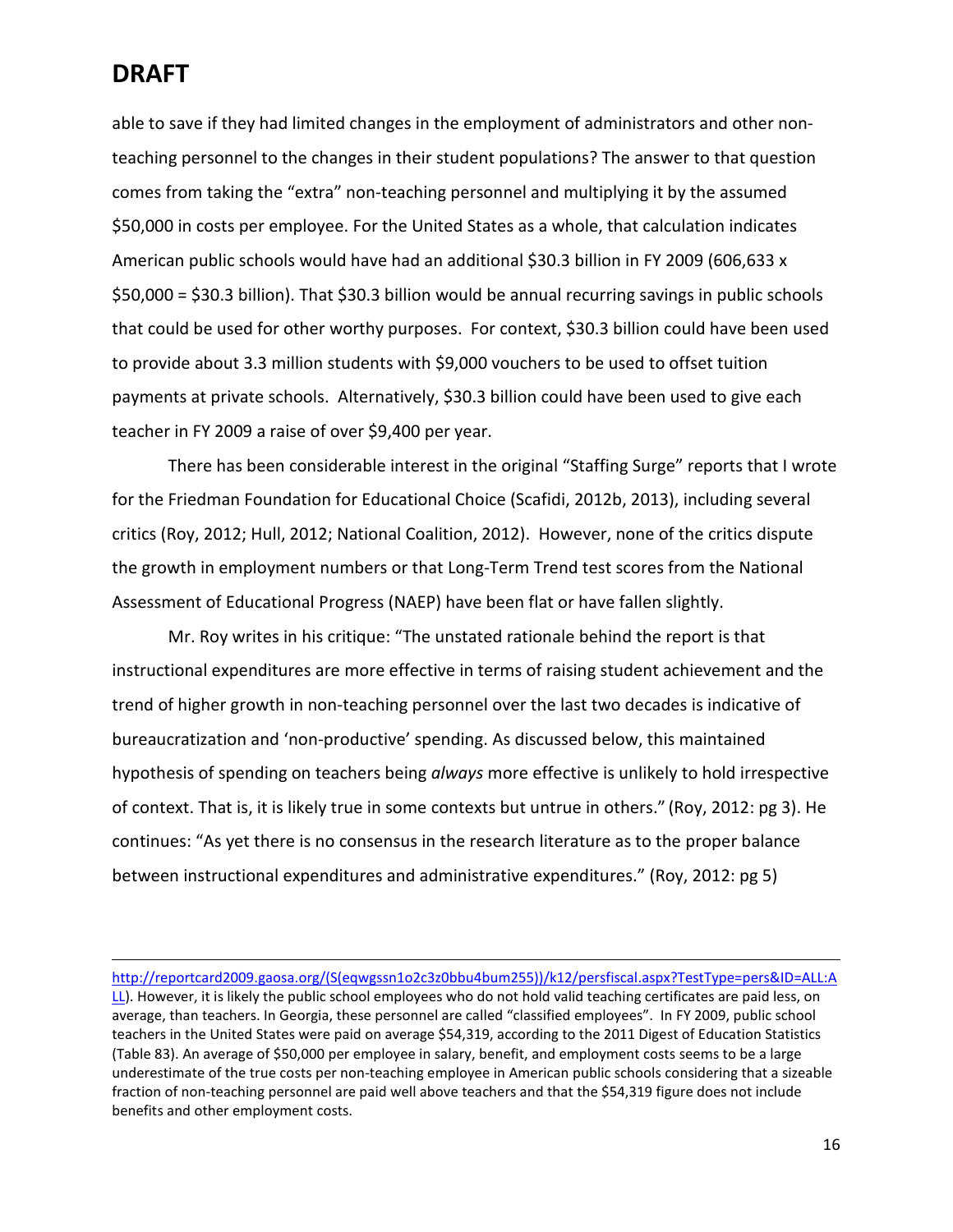"The Staffing Surge" does not imply classroom expenditures are better or worse than other expenditures; it merely points out there have been dramatic increases in the employment of teachers and even more dramatic increases in the employment of administrators and other non-teaching personnel in public schools over the past few decades. And, those significant increases in staffing have not been accompanied by increases in measurable outcomes for students.<sup>[11](#page-16-0)</sup>

#### **Comparing Productivity Changes in American Higher Education and K-12 Education**

In his 2004 book *Going Broke by Degree: Why College Costs Too Much*, Dr. Vedder shows that real current spending per student in U.S. higher education increased from \$5,008 per student in 1929-30 to \$18,396 in 1999-00—a real increase of over 267 percent (Vedder, 2004: Table 3-1). Current spending excludes capital expenditures, and his data included public and private colleges and universities.

From 1976-77 to 1999-00, Dr. Vedder finds the increase in university staffing per hundred students increased from 18.52 to 20.83, an increase of 12.5 percent. During these time periods, Dr. Vedder makes a case that university teaching and research outputs were roughly stagnant (Vedder, 2004: pgs 50-59). Thus, Dr. Vedder believes—based on his research—that over time, colleges and universities have significantly higher costs yet similar rates of output over time.

Above, I present a case that outputs in American K-12 public education have been roughly stagnant over time, as measured by student test scores and public high school graduation rates. But how have costs and staffing in K-12 public schools changed over time as compared to the data Dr. Vedder cites for higher education?

Using the same data source as Dr. Vedder, the *Digest of Education Statistics* that is published annually by the National Center for Education Statistics at the U.S. Department of Education, the real increase in current spending per student in public K-12 education has increased from \$900 per student in 1929-30 to \$8,765 in 1999-00—an increase of 873.9 percent. The increases in real current spending per student for higher education and public K-

<span id="page-16-0"></span> $11$  See Scafidi (2013) for my response to each of the other claims made by the critics.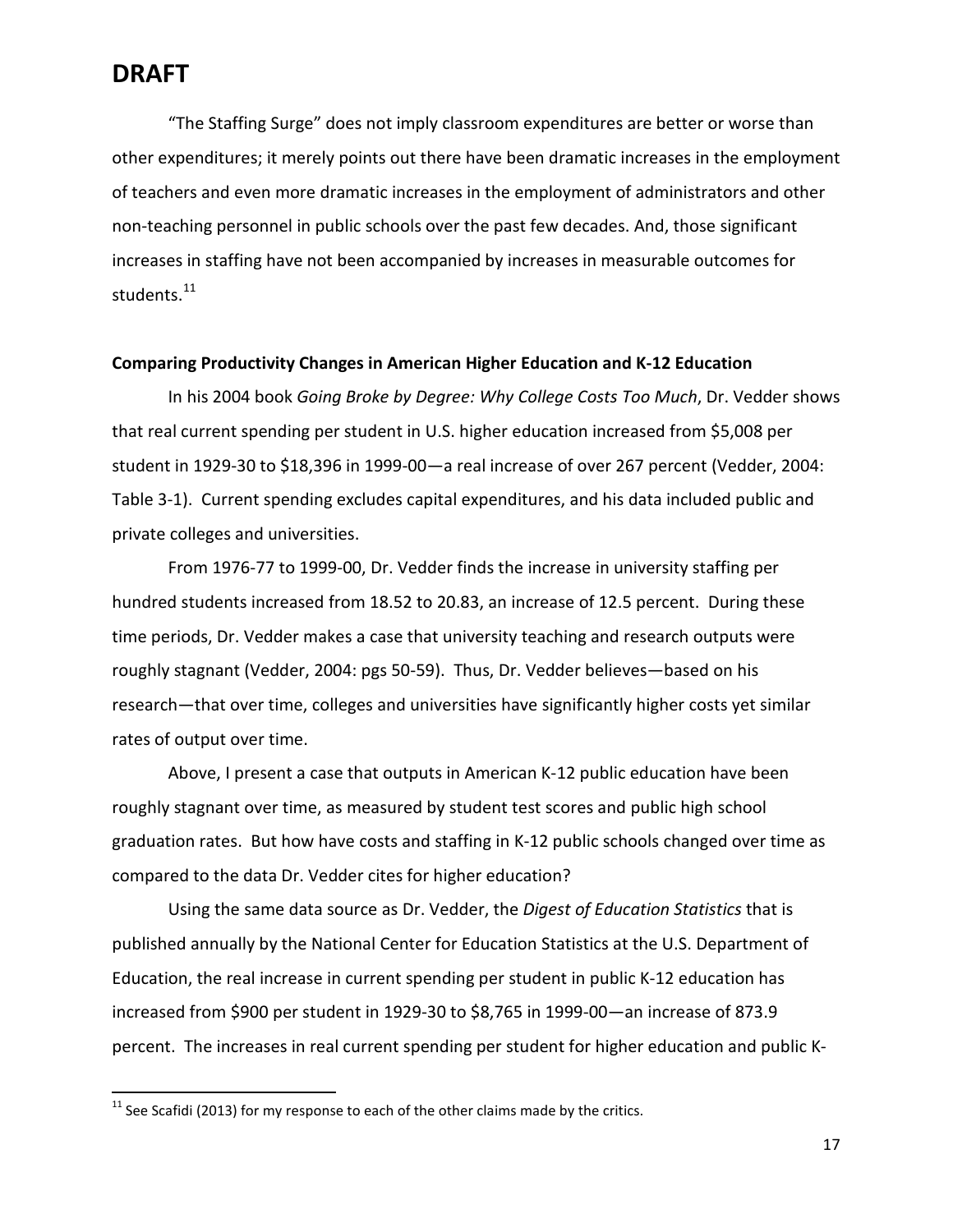12 education are compared in figure 8. As shown in figure 8, the increase in real public school spending per student was more than three times the increase that occurred in higher education over this 70-year period.

Regarding staffing, I could not use the exact same time period as Dr. Vedder due to a lack of data availability. However, for a shorter time period than considered by Dr. Vedder— 1980-81 to 1999-00, staffing in K-12 public schools increased from 10.24 staff per 100 students to 12.02, an increase of 17.4 percent. As shown in figure 9, the increase in staffing per 100 students in K-12 public schools increased faster than the corresponding increase in higher education.

Real spending per student and staffing increased at much higher rates in public K-12 schools relative to the increases in higher education.

What has happened to staffing since 2000, when Dr. Vedder's analysis ended? The more recent trends in staffing are compared in figure 10. In higher education, the trend has reversed—colleges and universities have less staffing in recent years as compared to 2000. Specifically, in 2009-10, institutions of higher education employed 18.1 staff per 100 students, a staffing decline of 15.1 percent. But, in public K-12 education, the staffing surge continued. K-12 public schools employed 12.02 staff per 100 students in 1999-00, and by 2009-10 staffing had increased to 12.87. While staffing in higher education declined by 15.1 percent per 100 students during the first decade of the  $21<sup>st</sup>$  Century, staffing in public schools increased by 7 percent.

Suppose that the analysis by Dr. Vedder finding stagnant outputs in higher education and both Dr. Vedder's and my analyses finding stagnant outputs for public K-12 education are both correct. If that is the case, then the productivity decline in public K-12 education is significantly greater than that for higher education.

For higher education, Dr. Vedder has proposed a variety of potential solutions to solve the productivity problem, including allowing more competition among providers and choice for consumers, allowing for-profit institutions more access to higher education markets, on-line learning, tying taxpayer subsidies to students to the value-added in their knowledge and skills, and greater use of private certifications of skills that bypass higher education altogether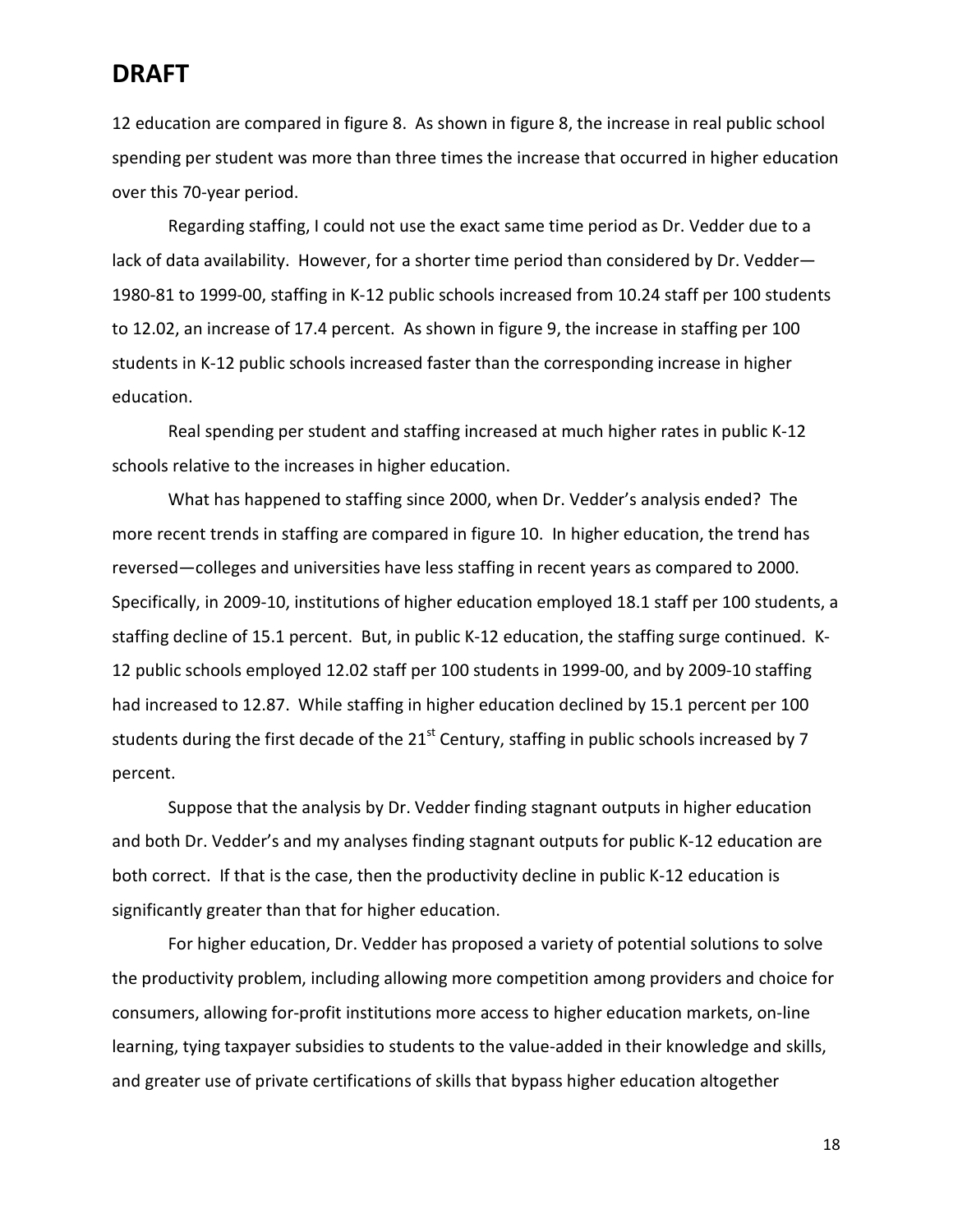(Vedder, 2004). The next section describes Dr. Vedder's creative solution to simultaneously solve the productivity problem in K-12 public education and overcome political resistance to injecting more competition and choice into the K-12 education system.

#### **Universal School Choice and Converting Public Schools to Employee-Owned Enterprises**

In a short book, *Can Teachers Own Their Own Schools?*, published in 2000 by the Independent Institute and the Thomas B. Fordham Institute, Dr. Vedder makes a case for universal school choice—and turning over ownership of public schools to public school employees. Dr. Vedder proposes that ownership of individual public schools be turned over to school employees through an employee stock ownership plan (ESOP).

ESOPs began in the private sector in the United States in the 1970s. According to the National Center for Employee Ownership (2014), about 25 million private sector workers own shares of their employer either directly or indirectly through their retirement accounts or stock options, and there are 100 American companies, each with over 1,000 employees, where the company's employees own a majority share of the company.

Vedder (2000) suggests that we bring the ESOP model to public schools. Under the Vedder-ESOP proposal public school employees would be given shares of stock ownership in the public schools where they are employed. As a starting point for discussion, he suggests that principals would receive 200 shares for each year of experience, teachers and other professional staff (assistant principals, counselors, librarians) would receive 100 shares for each year of experience, and support staff (bus drivers, cafeteria workers, and janitors) would receive 50 shares of stock for each year of experience. The principal would be the initial CEO of the company, and the company would own all school property.

Updating and simplifying an example from Vedder (2000), suppose a school had 1 principal, 50 teachers, 22 professional staff, and 28 other staff and that each staff member had 15 years of experience. Under Vedder's allocation of stock, the principal would own 3,000 shares (15 years \* 200 shares per year), each teacher and professional staff member would own 1,500 shares (15 years \* 100 shares per year), and other staff would own 750 shares each (15 years \* 50 shares per year). The total number of ownership shares would be 132,000. Of those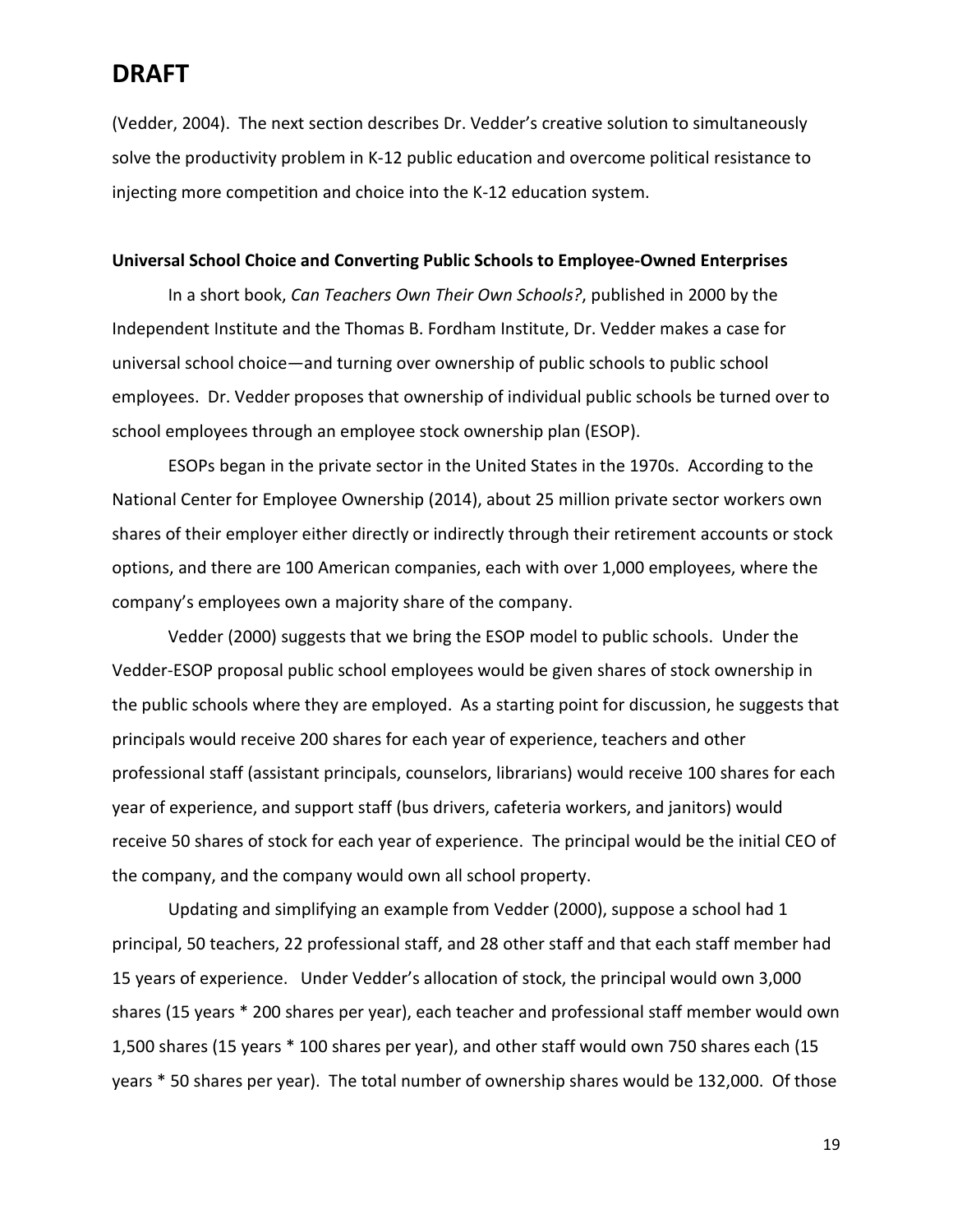132,000 shares, teachers would own 75,000 shares; other professional staff would own 33,000 shares; other staff would own 21,000 shares, and the principal would own the remaining 3,000 shares.

How much would these shares of stock be worth? Suppose the value of all school assets minus debt—land, building, buses, computers, desks, books, etc.—was \$5,000,000. This \$5,000,000 is the book value of the school, and I purposely set this amount low to be cautious in this example. And, suppose the shares were worth 2 times the book value. (The companies in the S&P 500 are currently worth over 2.5 times book value, and the industries of the companies in the S&P 500 do not have a guaranteed market as the industry of K-12 education would through taxpayer funding for consumers through vouchers—under the Vedder proposal—and compulsory attendance laws, so this multiple of 2 may be low.) If the value of shares—that is, if the price of these shares at which employees could actually sell them—is 2 times book value, then a teacher's 1,500 shares would be worth over \$113,000 at the start  $(55,000,000/132,000$  shares = \$37.88 - the book value; and \$37.88 \* 2 \* 1,500 shares = \$113,636).

So, each teacher in this example is now \$113,000 wealthier, and each teacher is partowner of a school. Each employee-owned school would now operate in an autonomous and competitive educational marketplace. All taxpayer funds devoted to K-12 education would be allocated directly to parents to be used to offset tuition payments at any school—private, charter, or employee-owned school. Thus, parents would have a choice among schools, and schools—including employee-owned schools—would have to compete for students and funds. All schools, including employee-owned schools, would have complete autonomy to decide their tuition, curriculum, class size, pay scale, student discipline, employee dismissal, governance, and all other school policies. Of course, all laws that apply to private schools would apply to employee-owned schools as well.

Would teachers and other public school employees support stock ownership? While they would lose the certainty of union-negotiated or government-imposed class size limits, salary schedules, and teacher tenure, they would gain autonomy and ownership. Dr. Vedder writes, "They (teachers and others) would be trading off the lifetime job security under the old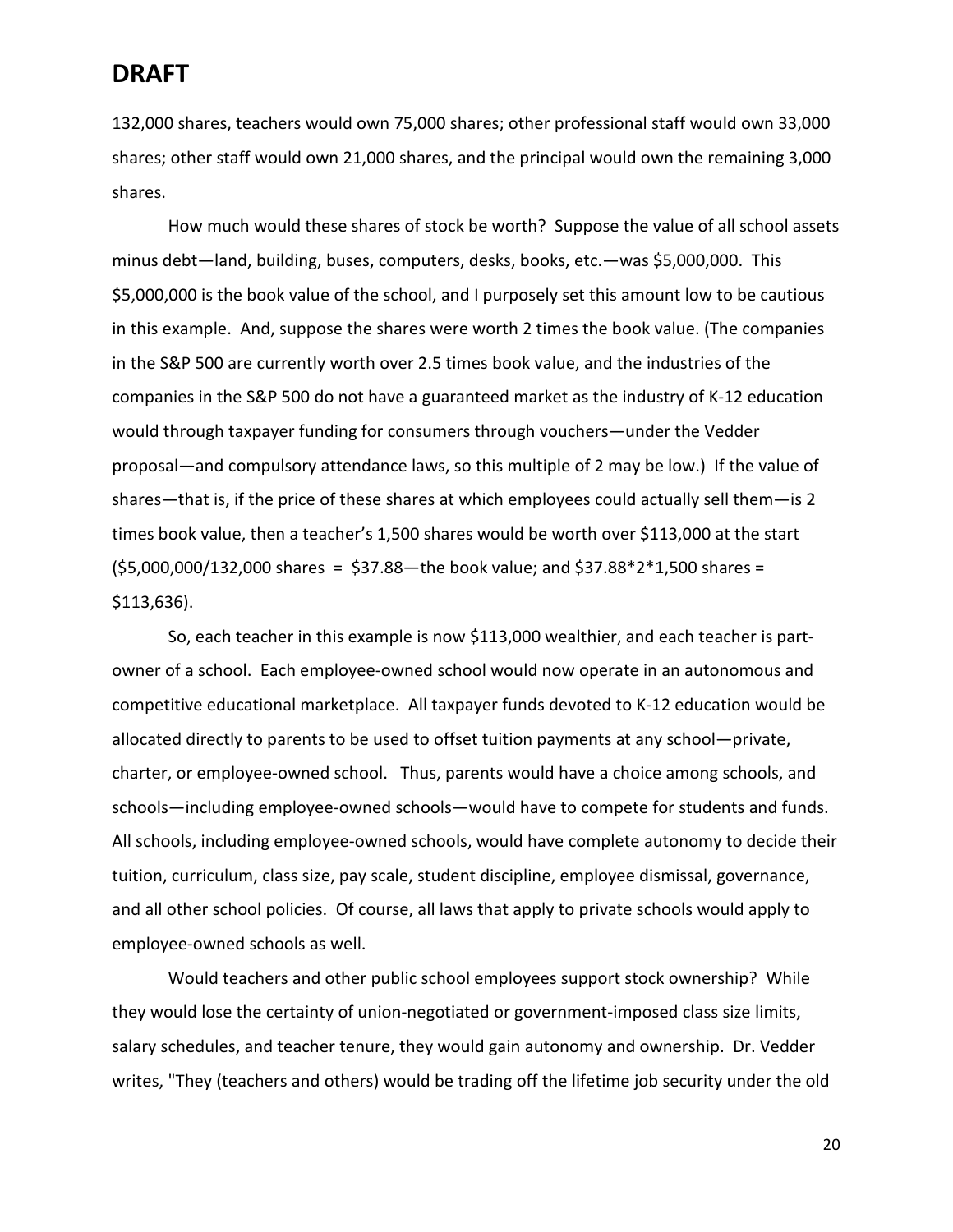arrangement for a significant increase in their wealth plus a greater say in how the school will operate." (Vedder, 2000: pg. 30)

Vedder and Hall (2000) find there is another benefit to teachers from governments allowing more competition and choice into K-12 education. They point out that, theoretically, more competition among schools for students would also lead to more competition among schools for teachers. More competition for teachers would lead to higher pay and better benefits and working conditions. Using 1996 data on Ohio public school districts, Vedder and Hall find that teachers in public schools would experience a \$1,084 salary increase if the share of the students in their school districts increased from zero to 20 percent. This salary increase was equal to about 3 percent of the average district teacher salary in Ohio at that time.

Surely, some education reformers are skeptical that public school employees should be given ownership and control over tens of thousands of public schools worth billions of dollars. But skeptics should consider this significant transfer of wealth in light of the other piece of the Vedder-ESOP plan—universal school choice. Employee-owned schools would face a market test—students and the funds dedicated to their education would flow to the schools their parents deem best. If the employee-owned schools could not attract enough students, then the employee-owners would face a stark reality. Their choices would be to (a) improve the quality of their academic and social offerings, (b) hire new and better management, (c) sell their school land and facilities to another educational provider, or (d) see the value of their stock fall dramatically. Thus, employee-owners would have a powerful financial incentive to offer excellent educational programs or sell the valuable assets they own to someone who will.

In addition to ownership shares, myriad other details would need to be specified to convey ownership of public schools to public school employees. In the interest of even further increasing opportunities for parents to choose among schools, I offer one tweak to Dr. Vedder's outline. I would allow public school employees to own vacant school properties as well. Many urban school districts collectively own hundreds of vacant school buildings. These districts have a poor track record in repurposing these properties or selling them (Dowdall and Warner, 2013).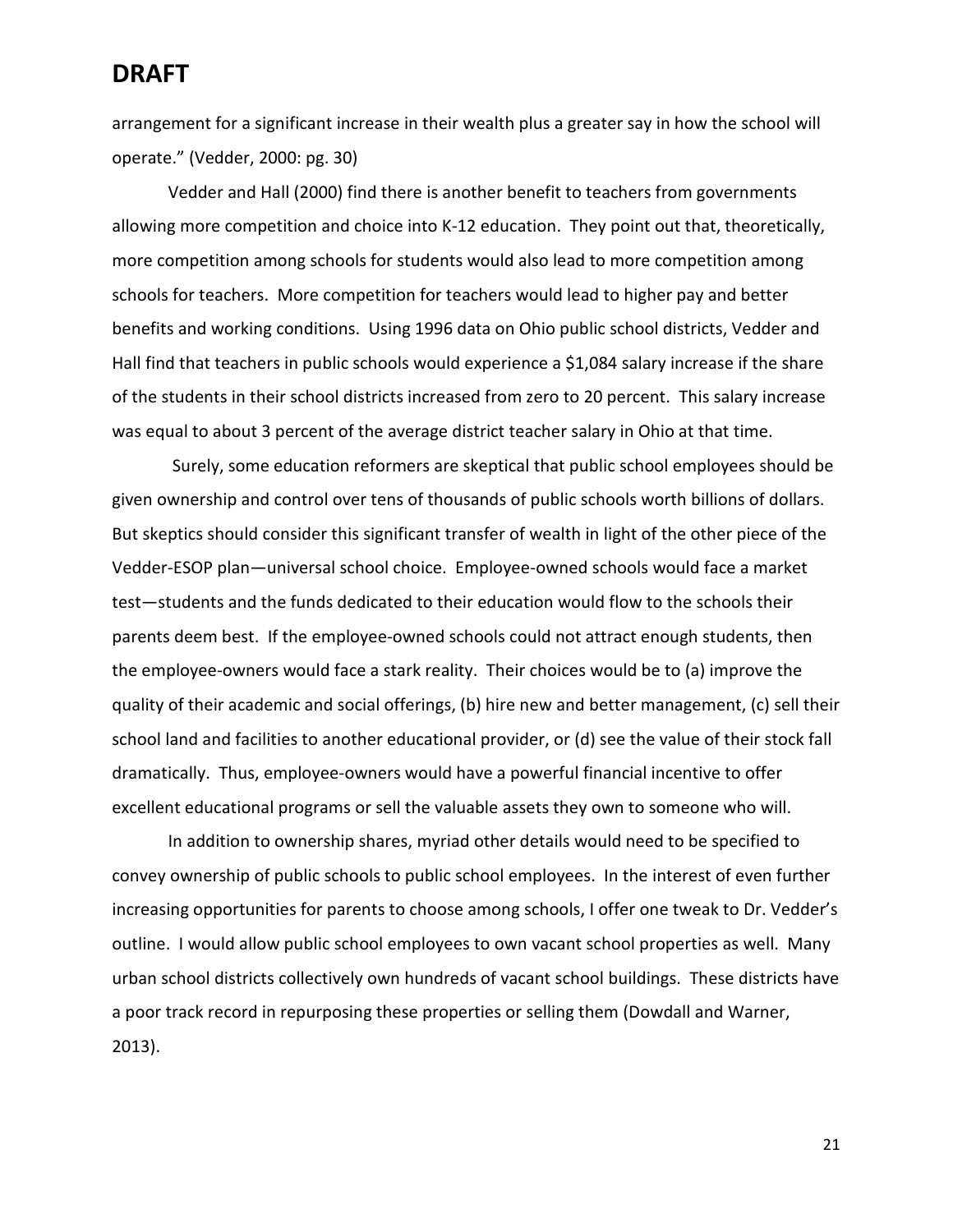I see three tangible benefits of the Vedder-ESOP idea for public schools. First, the incentives of public school employees would become significantly more aligned with the interests of students and their families. Instead of advocating for job protections, cumbersome work rules, more non-teaching positions, and generous retirement benefits, employee owners of schools would advocate within their own school communities for changes that would increase enrollments and student and family satisfaction. Of course, employee owners would continue to advocate for more generous taxpayer funding for K-12 education. That would not change relative to the status quo, but employee owners would face a whole new and powerful incentive to meet the unique needs of each and every child—otherwise children whose needs are not being met will move to other schools that will meet their needs and the dollars used to fund their education will move as well. And, those employee owners would see the value of their stock ownership fall. Employee-owners who did offer an excellent education that is valued by parents would see the value of their stock ownership rise.

Second, teachers and other public school employees would come to see the benefits of increased diversity in school offerings—not just for students and parents, but for themselves as well. They would be able to create academic and social environments that they believe are best for students and not be subject to the whims of federal, state, and local officials who impose a large and ever-changing array of mandates on local schools. Given greater autonomy, job satisfaction would increase.

Third, it would dramatically increase parental choice and the diversity of educational offerings available to parents. Instead of being largely the same in terms of academic and other offerings like current public schools, employee-owned schools would differentiate their offerings and give parents opportunities to match academic and other programs to the specific needs of their children.

 Given these benefits and given the evidence we have about the benefits of increased parental choice in education, the Vedder-ESOP proposal is something education experts,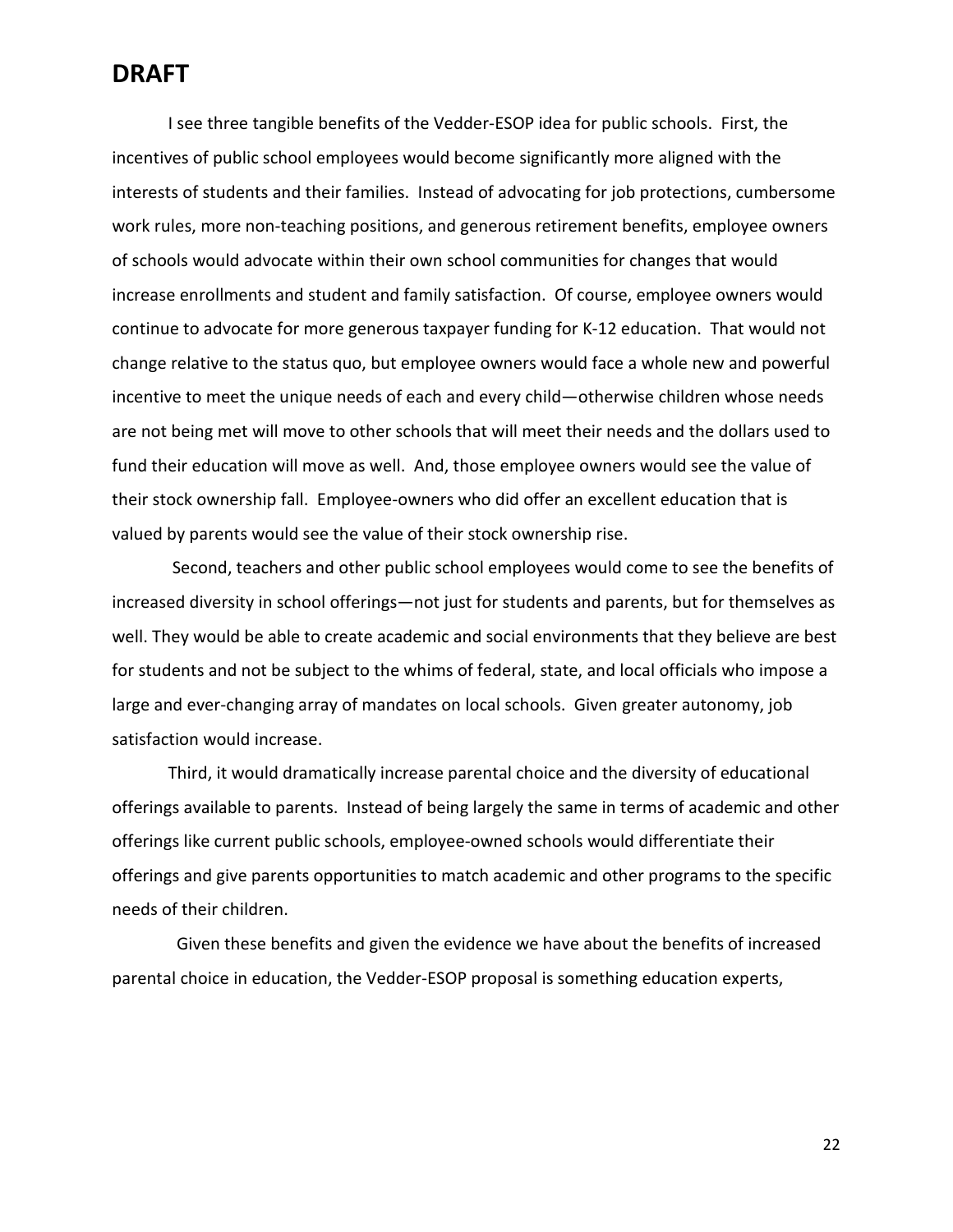policymakers, parents, and other citizens should debate and some enterprising states or school districts should pursue.<sup>[12](#page-22-0)</sup>

#### **Conclusions**

Richard Vedder has made well-known and important contributions to our understanding of changes in higher education productivity. Less well-known are his important contributions to our understanding of productivity in public K-12 education. Regarding the latter, in 1996 Dr. Vedder pointed out the declining productivity in K-12 education—stagnant outputs with significantly greater taxpayer-funded inputs over time (Vedder, 1996). To reverse the decline in productivity, Vedder (2000) offers a creative proposal to inject more competition among providers and choice for consumers among K-12 schools by converting American public schools into for-profit and employee-owned enterprises.

While, Dr. Vedder has been rightly concerned with productivity in American institutions of higher education, the analysis presented here shows that the productivity problem in American public K-12 schools is significantly greater. Specifically, over the 1929-30 to 1999-00 time period analyzed in Vedder (2004), the real increase in current spending per student in higher education increased by 267 percent, while the corresponding increase for public K-12 schools was about 874 percent. Further, in the first decade of the  $21<sup>st</sup>$  Century, staffing per 100 students declined in American colleges and universities from 20.83 staff per 100 students to 18.1. This staffing ratio in higher education in 2010 was less than the staffing in 1976-77, as reported in Vedder (2004). Thus, at least one-half of the higher education productivity fraction has improved in recent years—perhaps due in part to Dr. Vedder sounding the alarm and to changes in higher education delivery suggested by Dr. Vedder—on-line learning and for-profit education. However, the trend in public K-12 education has continued to worsen—during the first decade of the 21<sup>st</sup> Century public school staffing per 100 students increased by 7 percent.

Perhaps it is time to heed Dr. Vedder's advice for public K-12 education as well and expand competition and choice through vouchers, tax credits, and by converting individual public schools into autonomous and employee-owned enterprises.

<span id="page-22-0"></span><sup>&</sup>lt;sup>12</sup> See Forster (2013) for a summary of the evidence regarding programs that increase parental choice in education to private schools.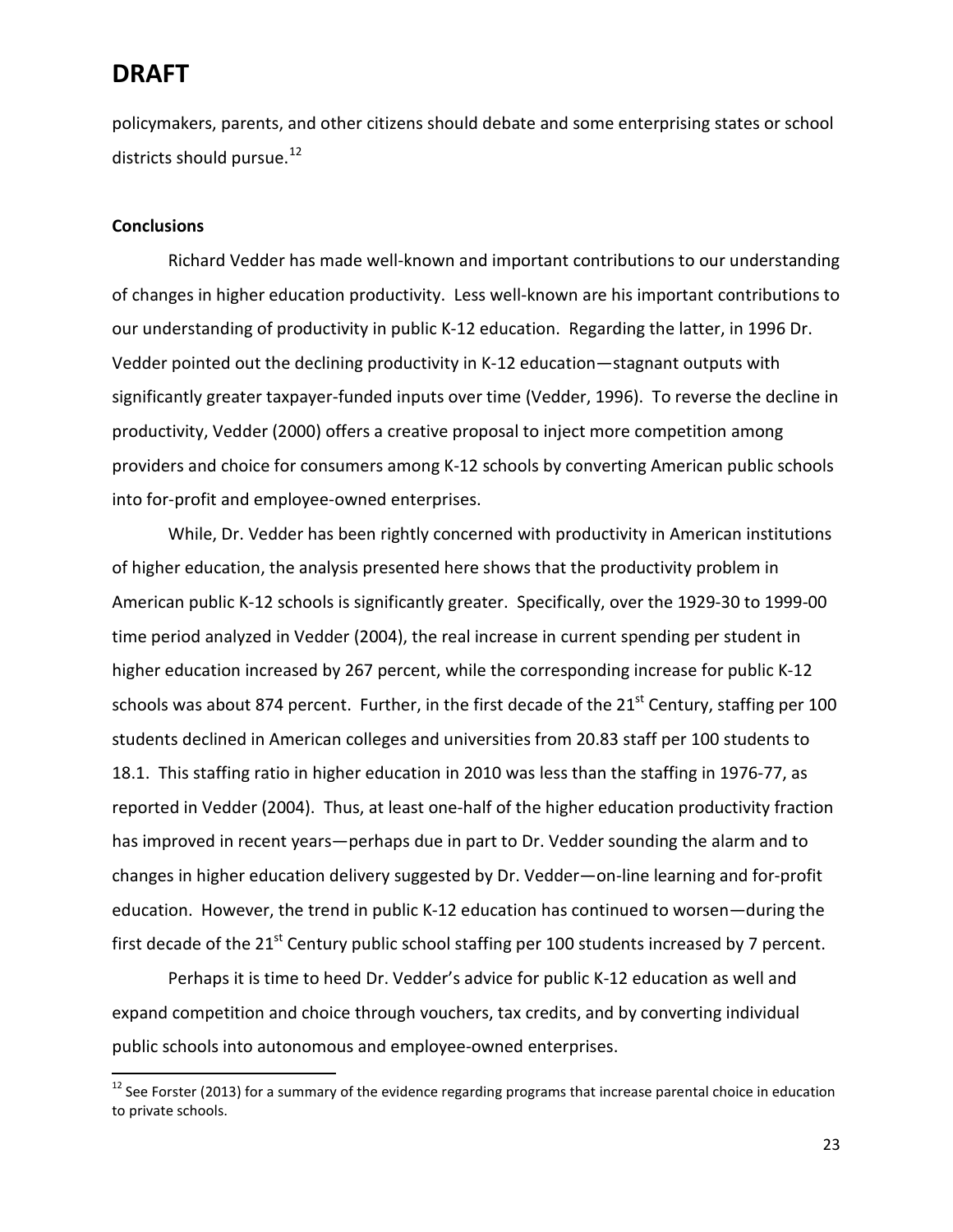

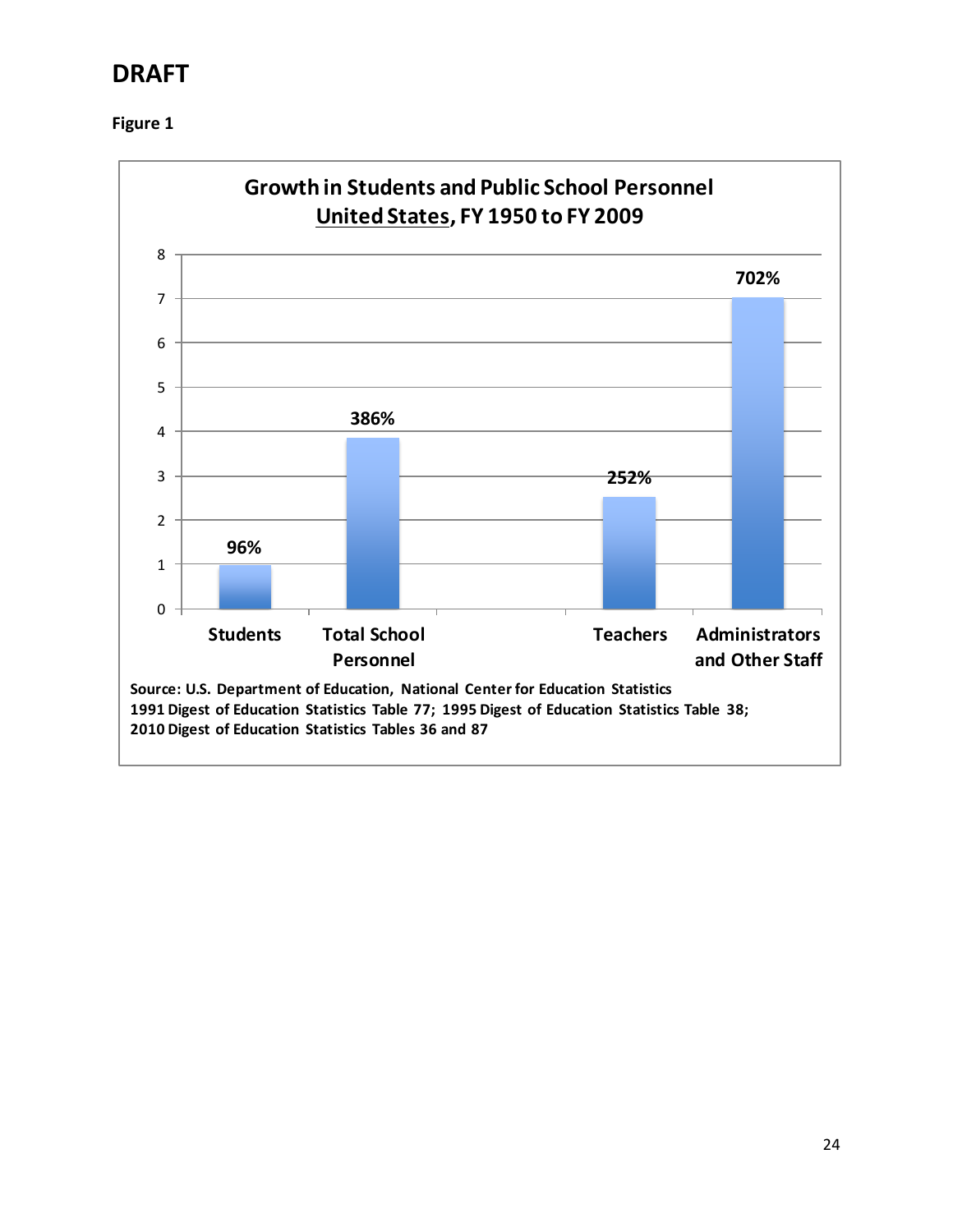



Source: U.S. Department of Education, National Center for Education Statistics, 1990 Digest of Education Statistics, Table 76; 2011 Digest of Education Statistics, Table 89.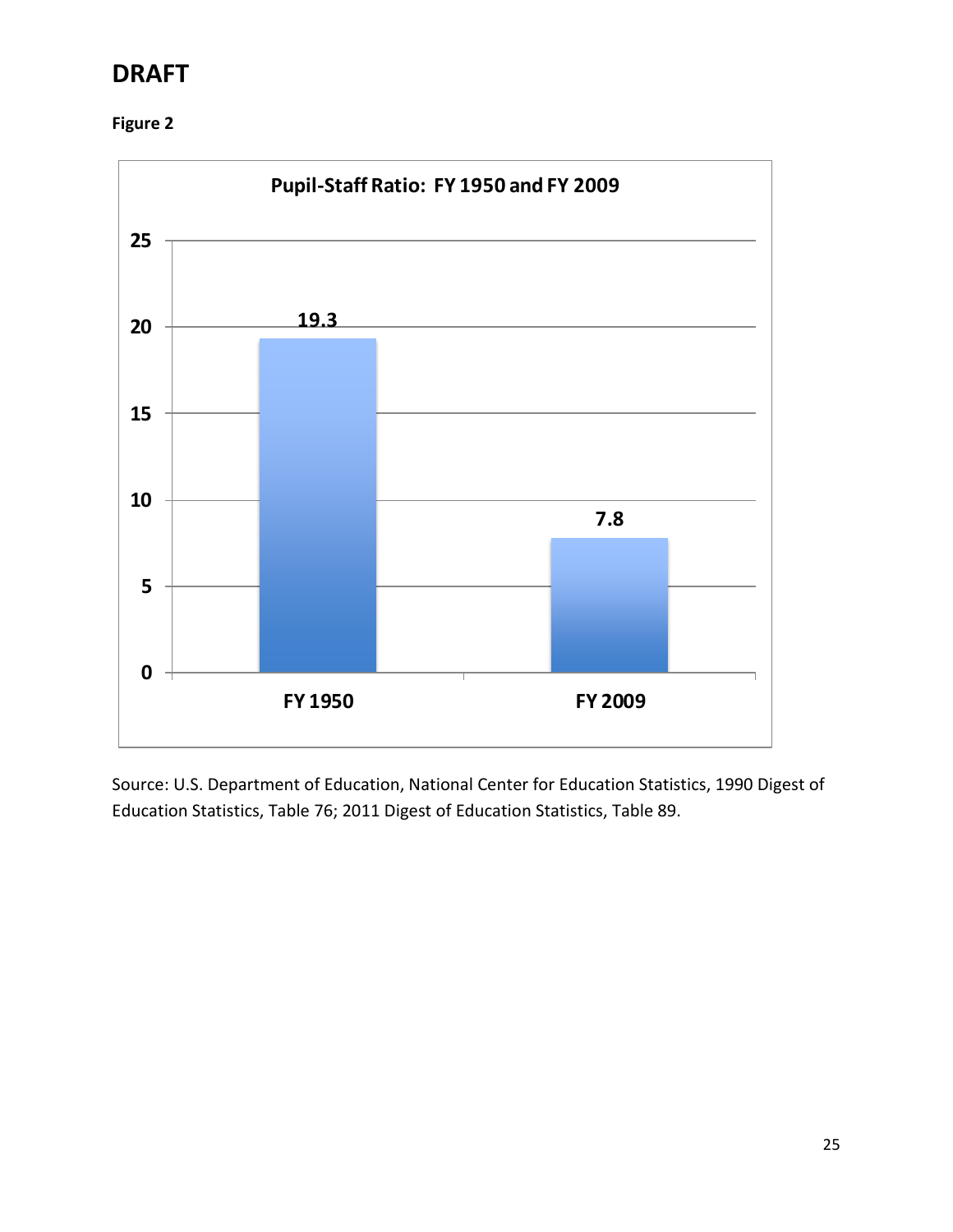**Figure 3**



Source: U.S. Department of Education, National Center for Education Statistics, 1990 Digest of Education Statistics, Table 76; 2011 Digest of Education Statistics, Table 69.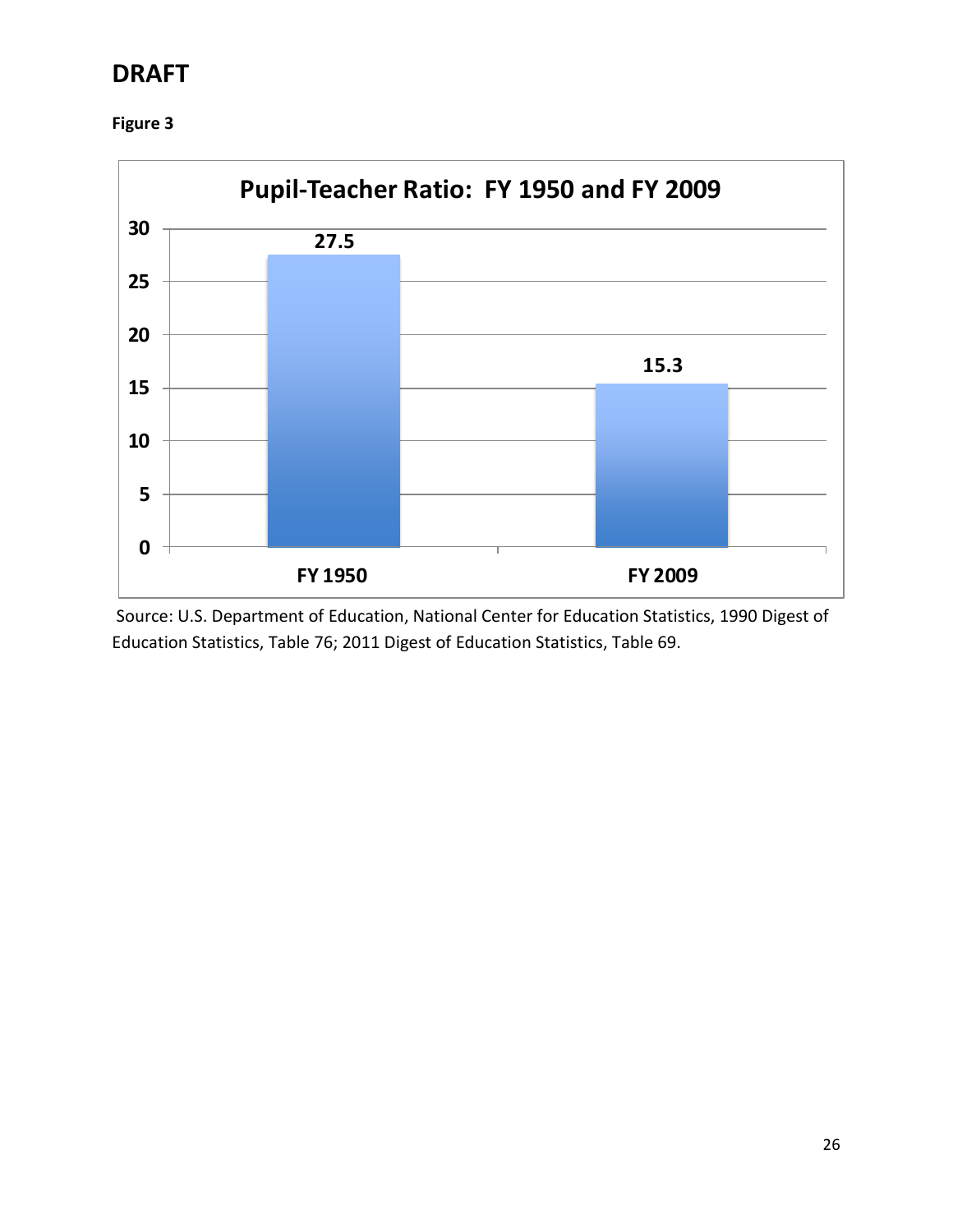

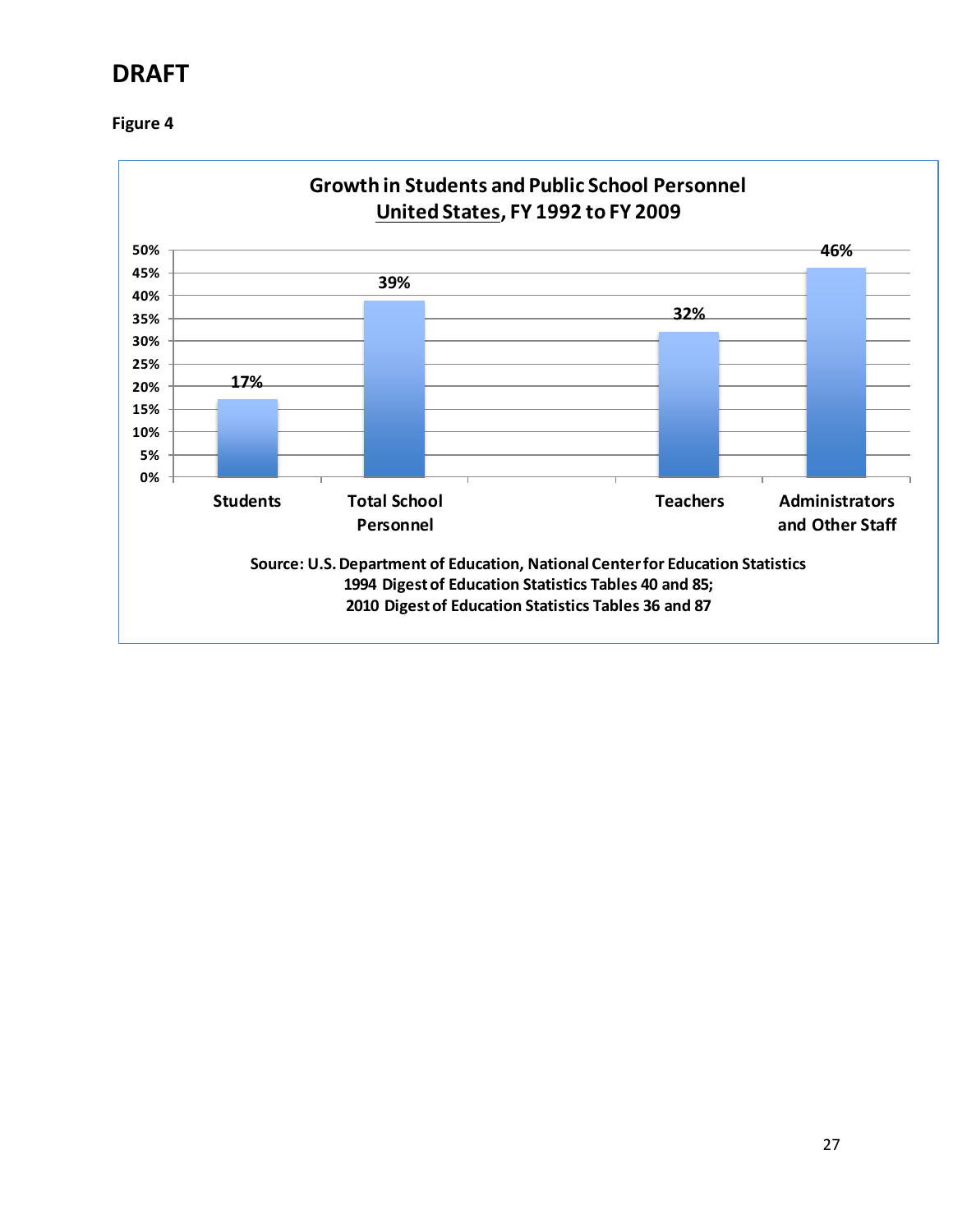

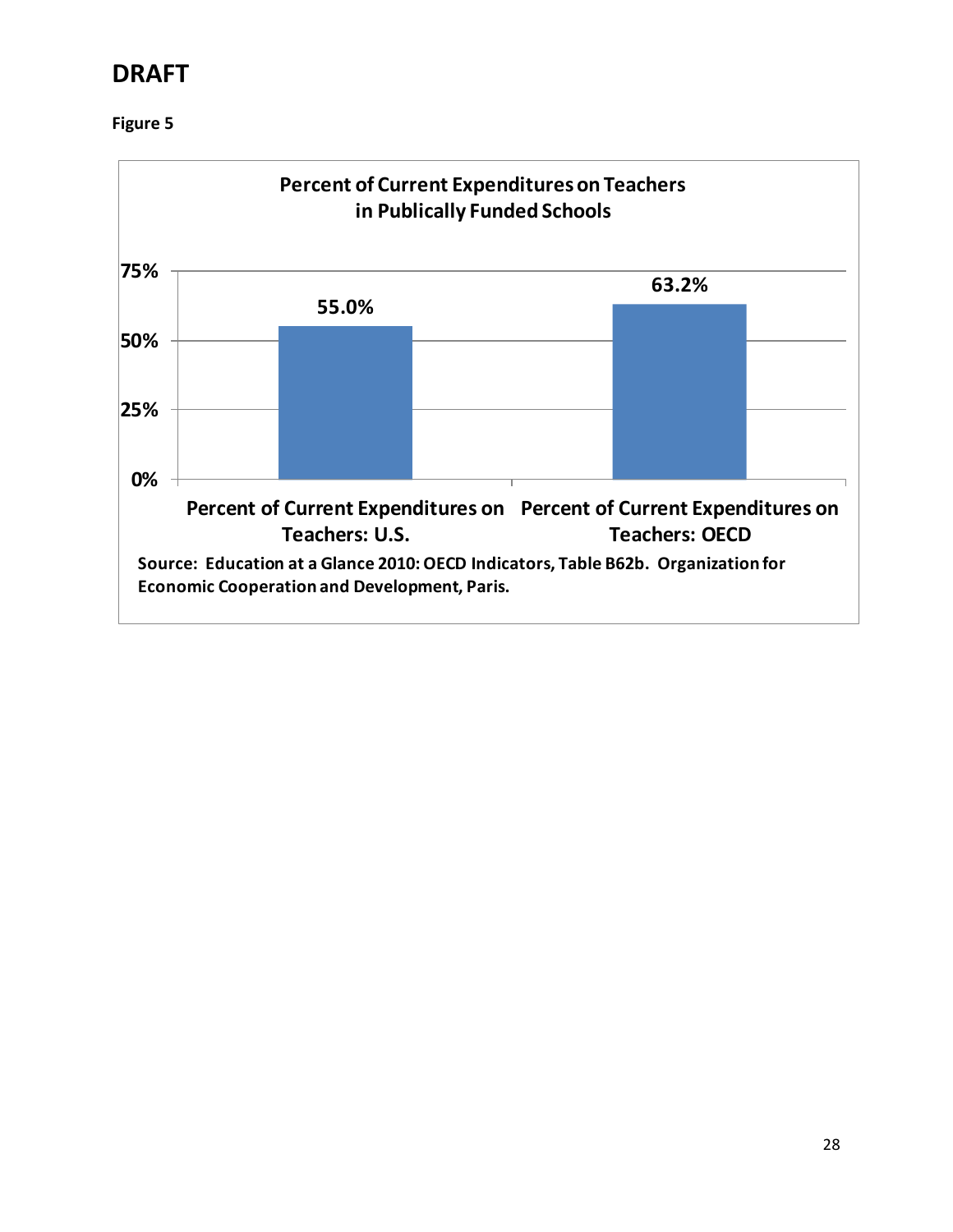

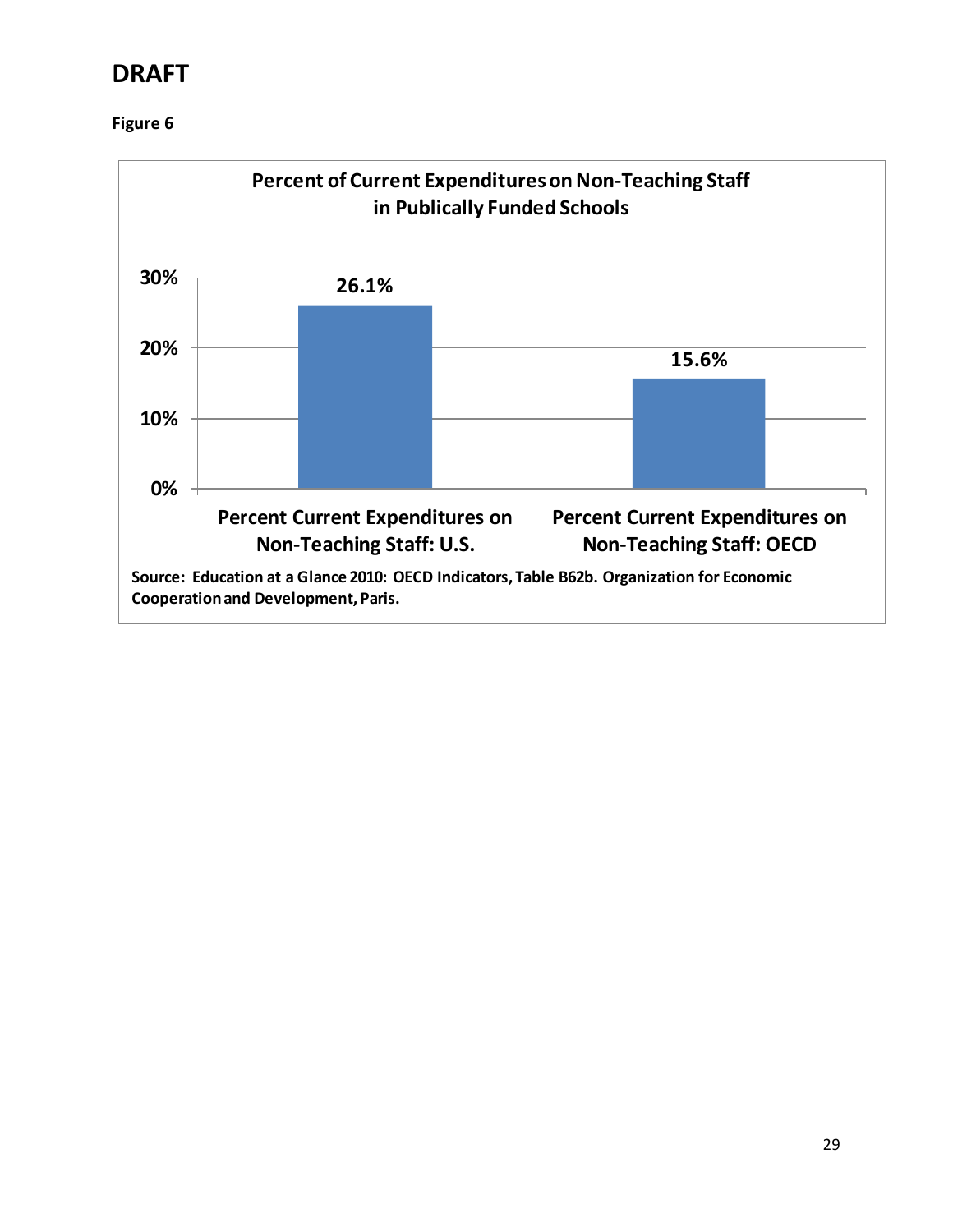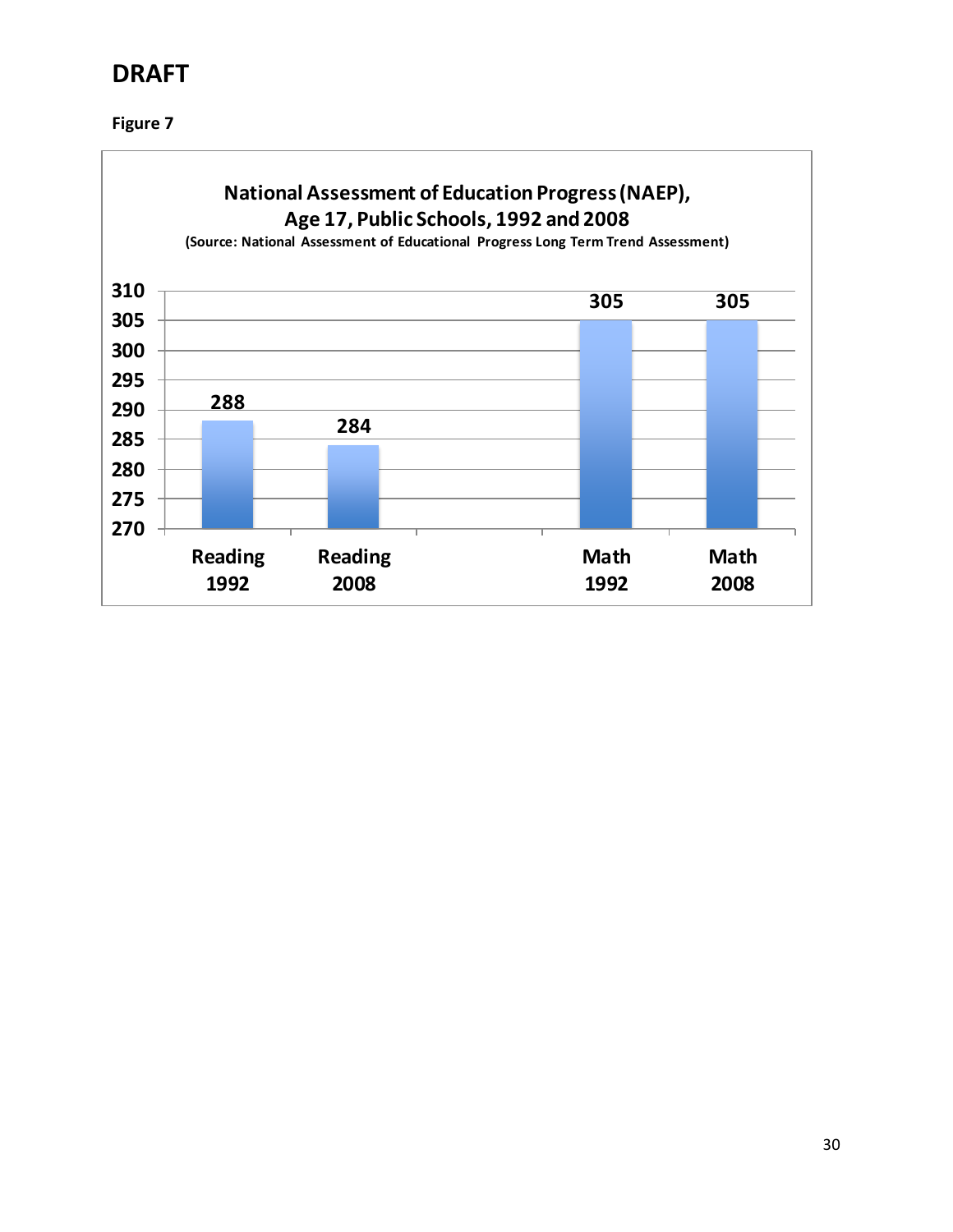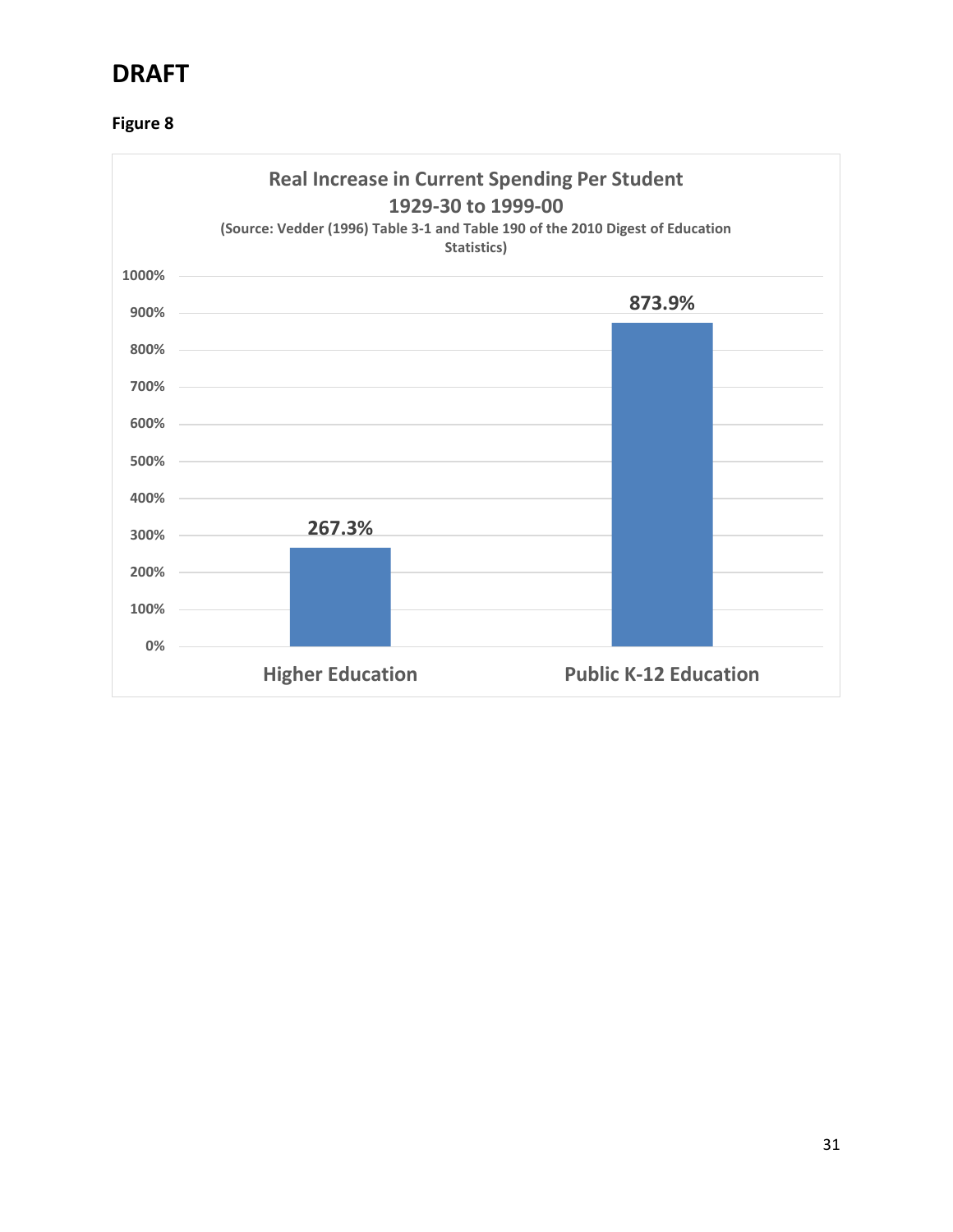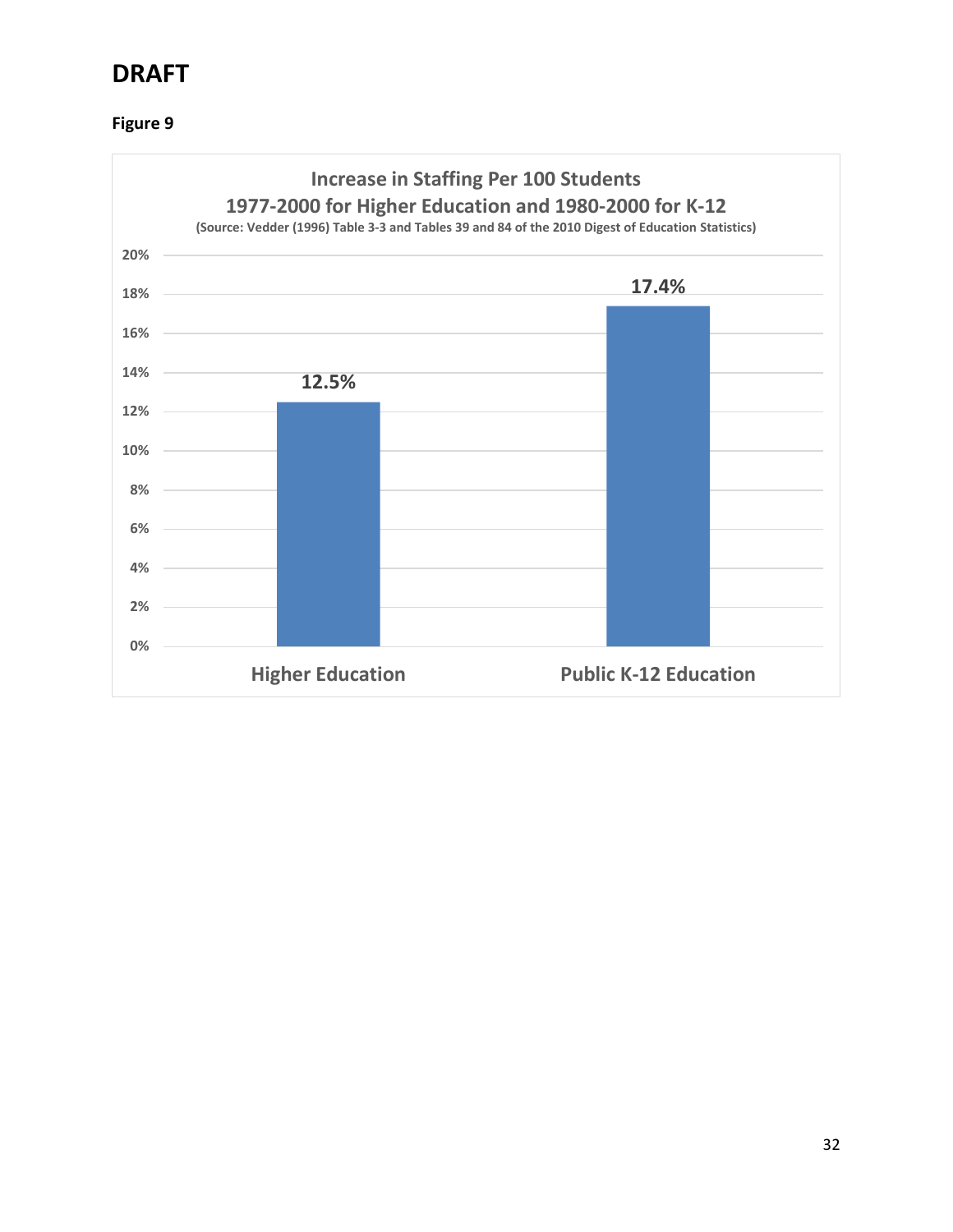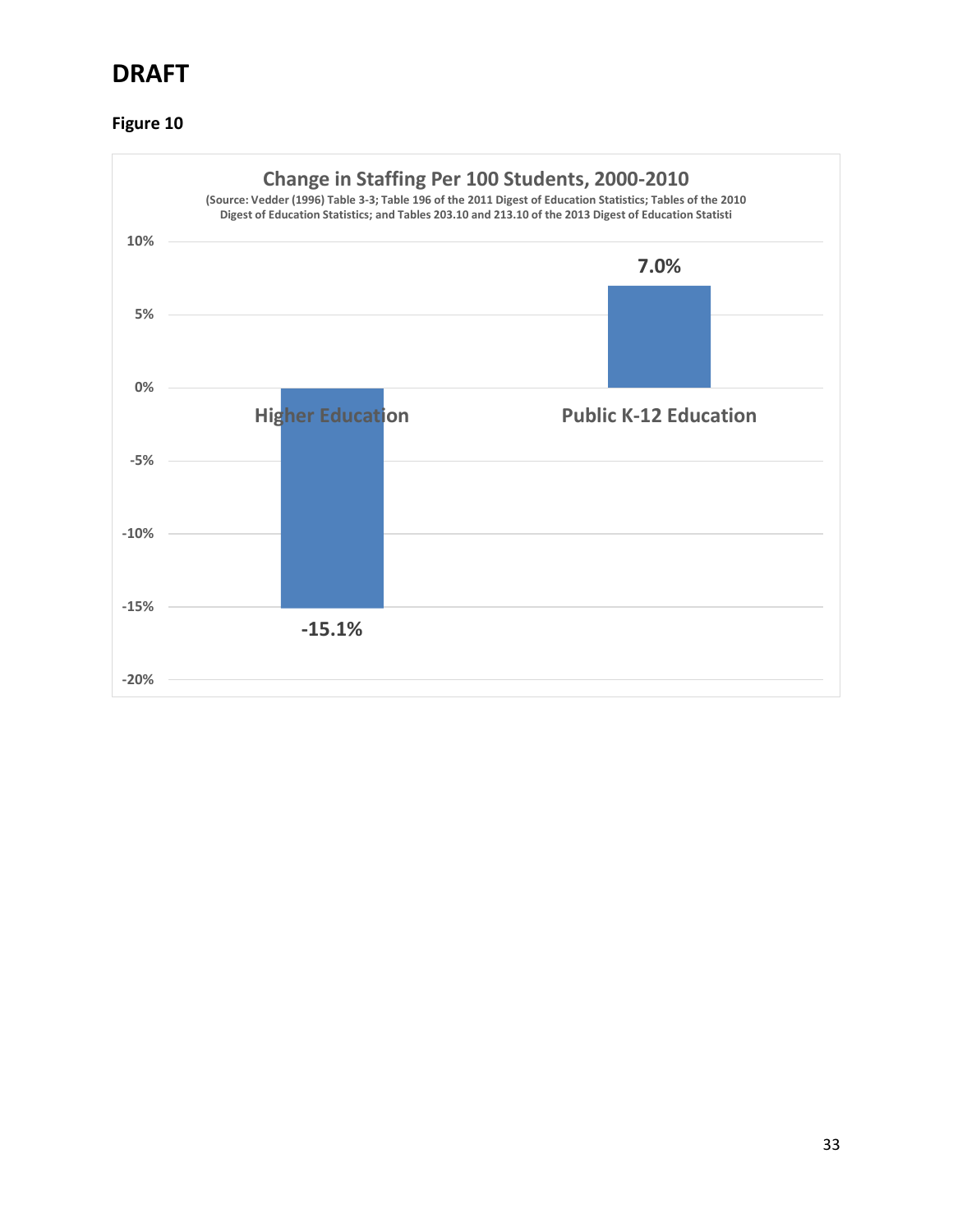#### **References**

- Berliner, D. C., and Biddle, B.J. (1995) The Manufactured Crisis: Myths, Fraud, And The Attack On America's Public Schools. New York: Basic Books.
- Children's Defense Fund (2010) "The State of America's Children: 2010." Washington, D.C.: Children's Defense Fund.
- Dowdall, E., and Warner, S (2013) "Shuttered Public Schools: The Struggle to Bring Old Buildings New Life." Philadelphia: The Pew Charitable Trusts.
- Freed, C. W. and Ketchem, M. E. (1987) "Teacher Paperwork Study: Type, Time and Difficulty." ERIC Document 285681.
- Forster, G. (2013) "A Win-Win Solution: The Empirical Evidence on School Choice." Indianapolis: Friedman Foundation for Educational Choice.
- Greene, J.P. and Forster, G. (2004) "The Teachability Index: Can Disadvantaged Students Learn?" New York: The Manhattan Institute Education Working Paper No. 6.
- Hanushek, E. A. (2002) "Teacher Quality." in Teacher Quality. Edited by Lance T. Izumi and Williamson M. Evers. Palo Alto: Hoover Institution Press.
- Hanushek, E. A. (2010) "The Economic Value of Higher Teacher Quality." NBER Working Paper No. 16606.
- Hanushek, E. A., and Woessmann, L. (2010) "How Much Do Educational Outcomes Matter in OECD Countries?" NBER Working Paper No. 16515.
- Heckman, J. J. (2008) "Schools, Skills, and Synapses." NBER Working Paper No. 14064.
- Heckman, J. J., and LaFontaine, P. (2010) "The American High School Graduation Rate: Trends and Levels." *Review of Economics and Statistics* 92: 244–262.
- Hoxby, C. M. (2003) "School Choice and Competition: Evidence from the United States." *Swedish Economic Policy Review* 10: 9-65.
- Hull, J. (2012) "Spending Surge on 'Non-Instructional Staff.'" Alexandria, VA: Center for Public Education. Available at [http://blog.centerforpubliceducation.org/2012/10/26/spending-surge-on](http://blog.centerforpubliceducation.org/2012/10/26/spending-surge-on%20%E2%80%98noninstructional%E2%80%99-staff/)  [%E2%80%98noninstructional%E2%80%99-staff/](http://blog.centerforpubliceducation.org/2012/10/26/spending-surge-on%20%E2%80%98noninstructional%E2%80%99-staff/)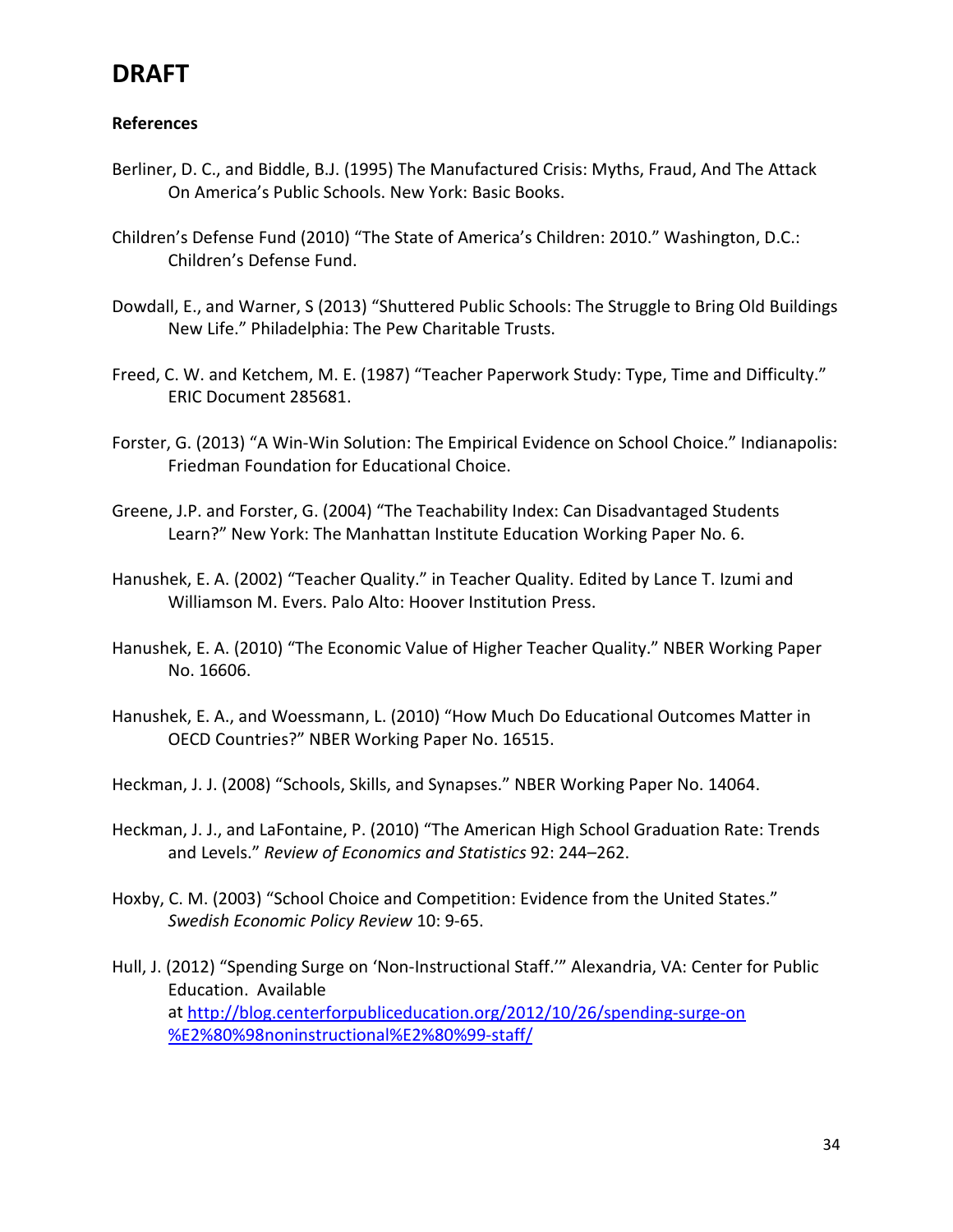Johnson, W.R., and Neal, D. (1998) "Basic Skills and the Black-White Earnings Gap." The Black-White Test Score Gap, Edited by C. Jencks and M. Phillips. Washington, D.C.: Brookings Institution Press.

Klein, S. (2004) "Reducing Special Education Paperwork." Principal 84: 58-60.

- Koedel, C., and Betts, J.R. (2011) "Does Student Sorting Invalidate Value-Added Models of Teacher Effectiveness? An Extended Analysis of the Rothstein Critique." *The Journal of Education Finance and Policy* 6: 18-42.
- Kreider, R. M., and Ellis. R. (2011) "Living Arrangements of Children: 2009." U.S. Bureau of the Census.

Levine, A. (1999) "Dueling Goals for Education." *New York Times* (7 April).

- McCartney, R. (2011) "Paperwork Burden Plagues Teachers." *Washington Post* (12 November).
- National Center for Employee Ownership (2014) Available at <http://www.nceo.org/articles/employee-ownership-100>

National Coalition on Personnel Shortages in Special Education & Related Services (2012) "National Special Education Coalition: Report on School Staffing Irresponsible, Misleading." Available at http://blogs.edweek.org/edweek/speced/Coalition%20Response%20to%20Friedman%2 0Report%20FINAL%20121712.pdf

- Rivkin, S. G., Hanushek, E.A., and Kain, J.A. (2005) "Teachers, Schools, and Academic Achievement." *Econometrica* 73: 417-458.
- Roy, Joydeep (2012) "Review of The School Staffing Surge." Boulder, CO: National Education Policy Center.
- Scafidi, B. (2012a) "The Fiscal Effects of School Choice Programs on Public School Districts." Indianapolis: Friedman Foundation for Educational Choice.
- Scafidi, B. (2012b) "The School Staffing Surge: Decades of Employment Growth in America's Public Schools." Indianapolis: Friedman Foundation for Educational Choice.
- Scafidi, B. (2013) "The School Staffing Surge: Decades of Employment Growth in America's Public Schools: Part II." Indianapolis: Friedman Foundation for Educational Choice.
- U.S. Department of Education, (2011) "Highlights from PISA 2009". Available at [http://nces.ed.gov/pubs2011/2011004.pdf.](http://nces.ed.gov/pubs2011/2011004.pdf)